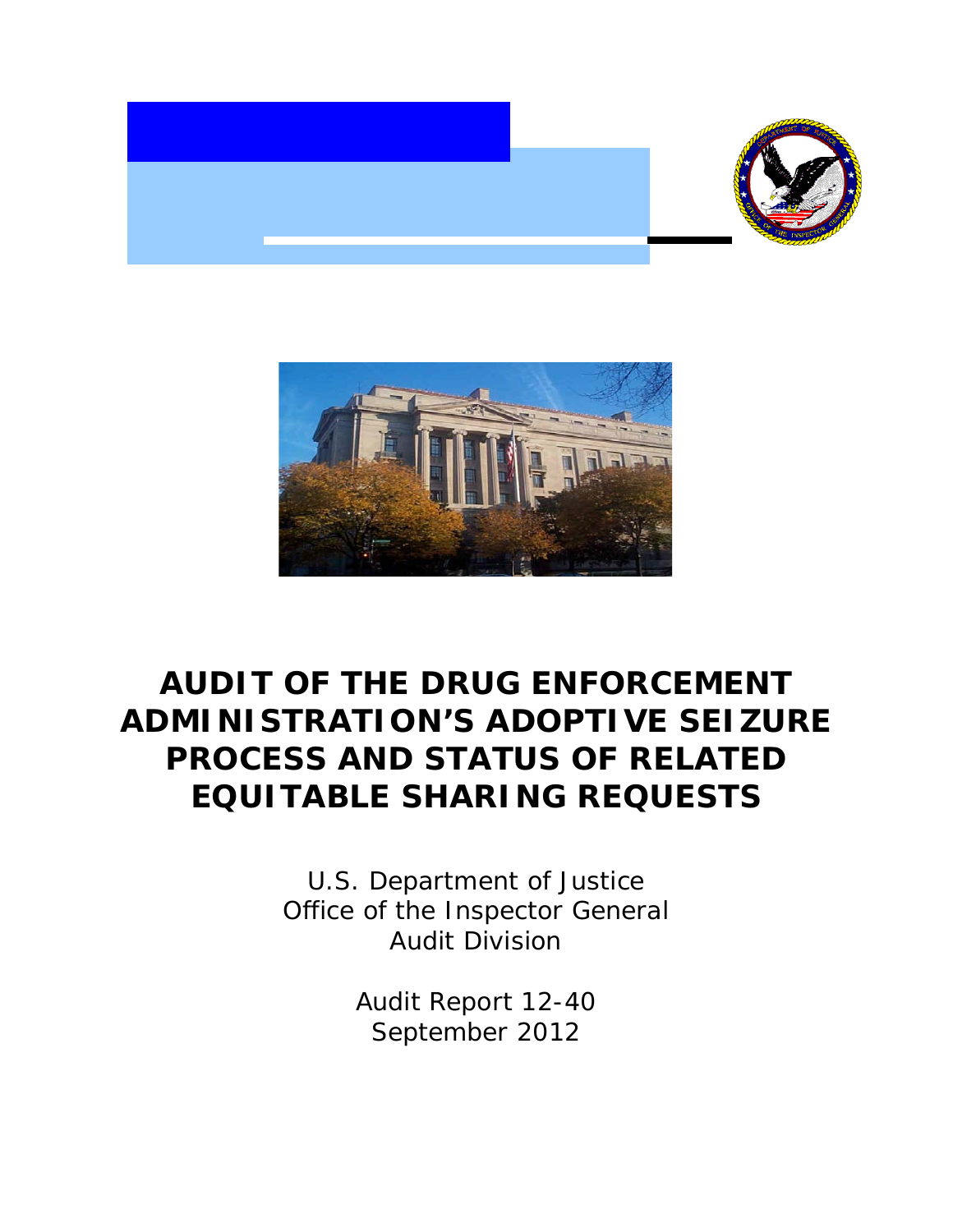### **AUDIT OF THE DRUG ENFORCEMENT ADMINISTRATION'S ADOPTIVE SEIZURE PROCESS AND STATUS OF RELATED EQUITABLE SHARING REQUESTS**

### **EXECUTIVE SUMMARY**

During law enforcement operations, state and local law enforcement agencies often seize assets and proceeds from assets linked to criminal activity. The purpose of the seizures typically is to ensure that criminal organizations and individuals do not benefit from illegal activities. State and local law enforcement agencies may seek to have such assets forfeited under state law or, alternatively, agencies may transfer the seized assets to the Drug Enforcement Administration (DEA) or another component of the Department of Justice (DOJ or the Department) for forfeiture under federal law through the Department's Asset Forfeiture Program. Transferred seizures are referred to as "adoptive" seizures because the federal agency adopts the seizures made by state and local law enforcement agencies.<sup>1</sup>

 from state or local law enforcement agencies, the DEA should take into The DEA Agents Manual states that, in reviewing an adoption request consideration whether:

- state law authorizes the transfer of the asset(s) to the federal government for forfeiture,
- state law or procedures are inadequate or forfeiture experience is lacking in the state system,
- the appropriate state or local prosecuting official has reviewed the case and declined to initiate forfeiture proceedings,
- a "significant amount" (that is, an amount sufficient to warrant federal prosecution) of drugs is involved, and
- the government is likely to be able to satisfy its requisite burden of proof that the asset is subject to forfeiture.

ı

<span id="page-1-0"></span><sup>&</sup>lt;sup>1</sup> Seizures made through the joint efforts of federal, state, local, and foreign law enforcement agencies are referred to as "joint" seizures.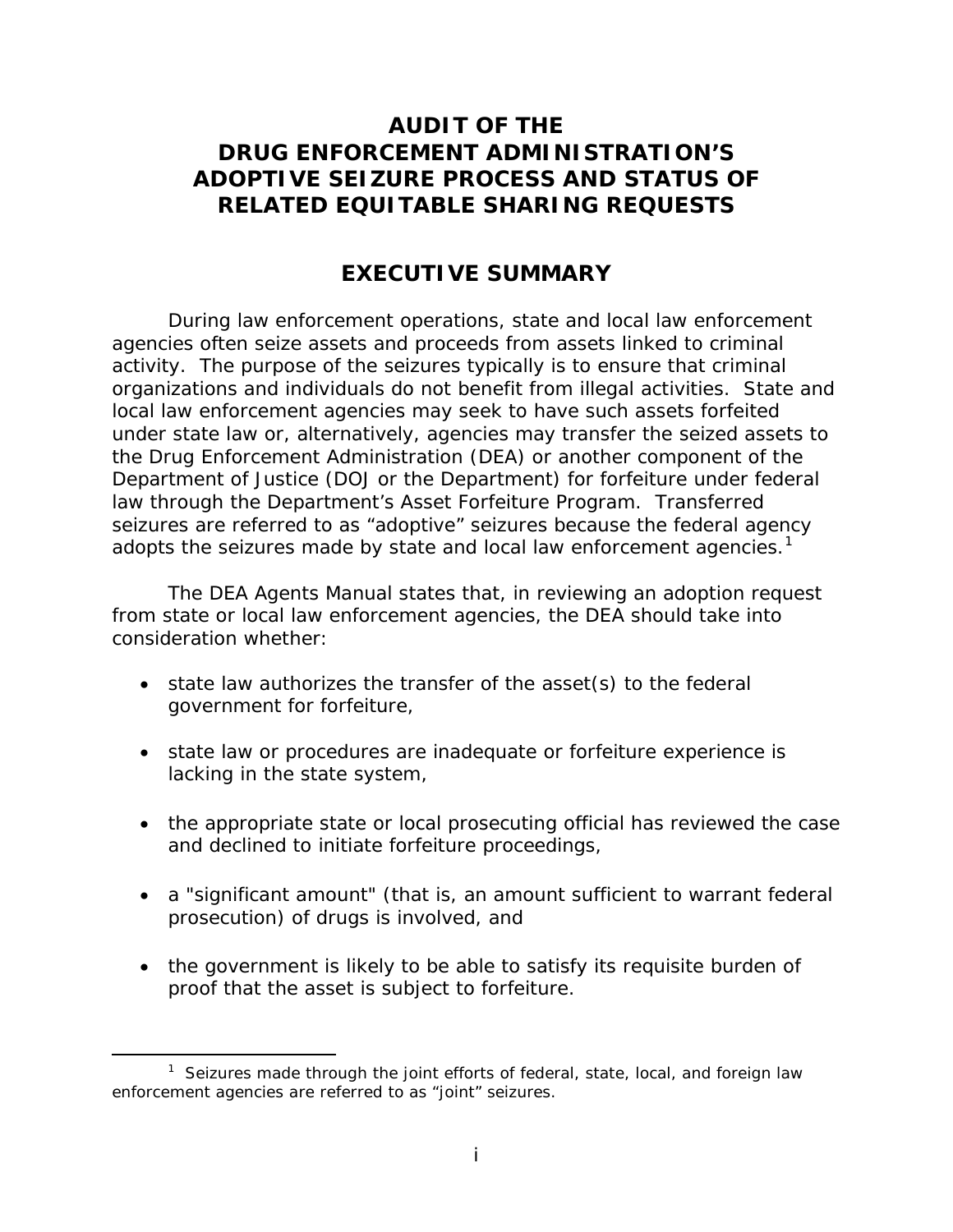the agency had in the law enforcement effort that led to the seizure. Department's Consolidated Assets Tracking System (CATS). Federal law authorizes the Department to share with state and local law enforcement agencies the property and proceeds from adoptive and joint seizures forfeited under federal law. This process is called equitable sharing. Any property or proceeds transferred to a state or local law enforcement agency must have a reasonable relationship to the degree of participation Equitable sharing of seized property encourages cooperation among federal, state, and local law enforcement agencies. To receive an equitable share of seized property, a participating law enforcement agency must submit an equitable sharing request form to the federal agency processing the asset for forfeiture. Seized assets and equitable sharing requests are tracked in the

The objective of our audit was to assess the design and implementation of the DEA's adoptive seizure process. We selected the DEA Atlanta Division for testing because, within the DEA, the Atlanta Division processed the largest dollar value of adoptive seizures and testing at the Atlanta Division enabled us to make efficient use of time and cost resources.

### **Results in Brief**

 $\overline{\phantom{0}}$ 

requests that it denied. $2$  Without these records, we could not assess adoptive seizure requests. We also found that the form published by the DOJ Criminal Division and submitted to the DEA by state and local law revised form should provide DEA managers who approve adoption requests adoption. $3$ We found that the DEA generally complied with its internal controls for adoptive seizures that we tested. The DEA's adoptive seizure process was designed to ensure compliance with laws and regulations except that the process did not require the DEA to make and preserve records of adoption whether the DEA made the appropriate decisions pertaining to denied enforcement agencies to request a federal adoption should be revised. The with more information about whether the state and local law enforcement agencies followed state forfeiture law, if required, before seeking a federal

Nationwide, 9,035 equitable sharing requests estimated at \$318.8 million were still in a "pending" (not paid) status for more than

<span id="page-2-0"></span><sup>&</sup>lt;sup>2</sup> 44 U.S.C. § 3101 (2012), requires agencies to make and preserve records containing adequate and proper documentation of its transactions and decisions.

<span id="page-2-1"></span> $3$  Some states have laws requiring state and local law enforcement to turn over seized assets to a state or local prosecutor to decide whether to pursue forfeiture under state law.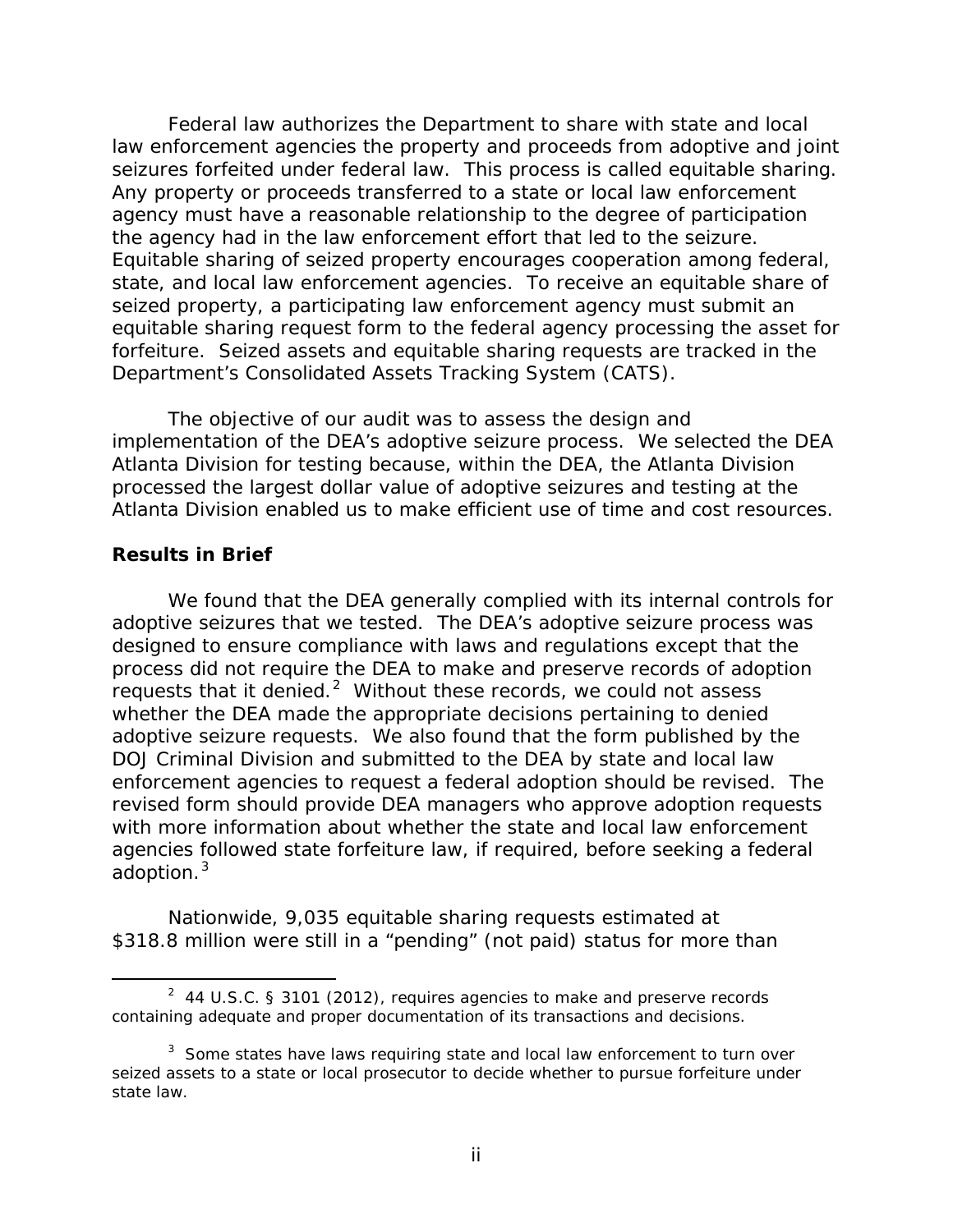[4](#page-3-0) years after the assets were seized. $4$  At the DEA Atlanta Division, we enforcement agency was not in compliance with the Asset Forfeiture equitable sharing funds. However, some of these equitable sharing requests examined a sample of these pending requests and determined that the most common reasons for the pending status were that the requesting law Program or the requesting agency had been suspended from receiving were no longer pending, but the CATS records had not been updated.

 As a result of our audit, we make three recommendations to improve denied and the reasons for the denial. Those records could consist of emails adoption requests. adoption requests.<br>Second, we recommend that the DEA coordinate with the Criminal the DEA's adoptive seizure process and the Department's Asset Forfeiture Program. First, we recommend that the DEA implement procedures to create and maintain records pertaining to adoption requests that were containing details about the seizures and the reasons the DEA denied the

before seeking a federal adoption. Division, Asset Forfeiture and Money Laundering Section, to modify the adoption request form to include questions pertaining to whether state and local law enforcement agencies followed state forfeiture laws, if applicable,

 need for a system to: (1) identify equitable sharing requests pending for Finally, we recommend that the DEA coordinate with Justice Management Division's Asset Forfeiture Management Staff regarding the more than 6 months after forfeiture and disposal actions are completed, and (2) ensure that the appropriate DOJ component updates CATS as necessary for each pending request.

 $\overline{\phantom{0}}$ 

<span id="page-3-0"></span> $4$  According to CATS, 6,453 of the 9,035 pending equitable sharing requests (or an estimated \$229,085,650 of \$318,804,219) pertained to assets that had been forfeited to the United States Government. The OIG analyzed these requests because they represent the oldest pending requests in our data sample. We do not intend to imply that all requests pending for less than 4 years have been or will necessarily be handled in a timely manner.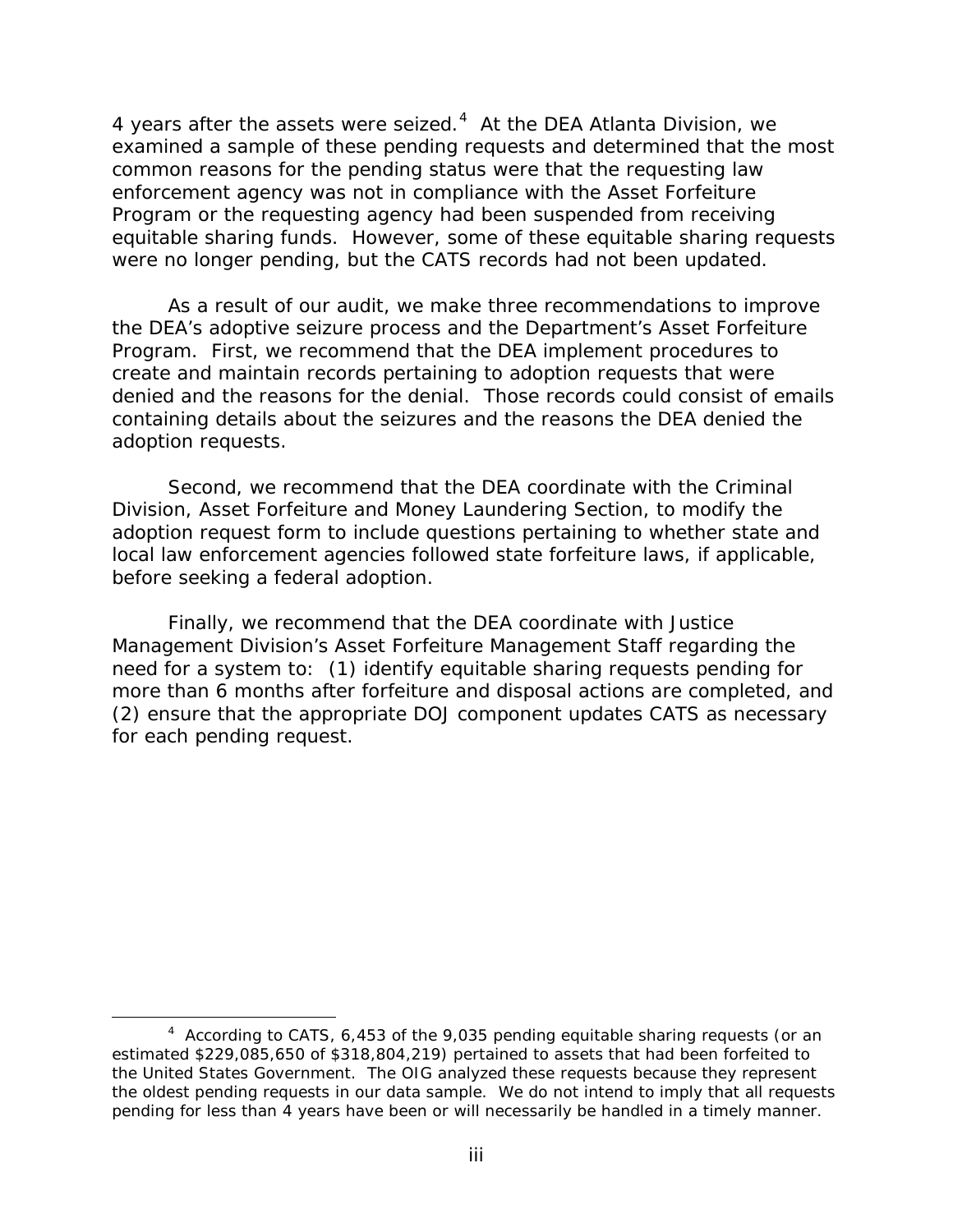# **TABLE OF CONTENTS**

| STATEMENT ON COMPLIANCE WITH LAWS AND REGULATIONS 25                                                 |  |
|------------------------------------------------------------------------------------------------------|--|
|                                                                                                      |  |
| APPENDIX I - AUDIT OBJECTIVE, SCOPE, AND METHODOLOGY  27                                             |  |
| APPENDIX II - REQUEST FOR ADOPTION OF STATE OR                                                       |  |
| APPENDIX III - THE DRUG ENFORCEMENT ADMINISTRATION'S                                                 |  |
| <b>APPENDIX IV - OFFICE OF THE INSPECTOR GENERAL</b><br>ANALYSIS AND SUMMARY OF ACTIONS NECESSARY TO |  |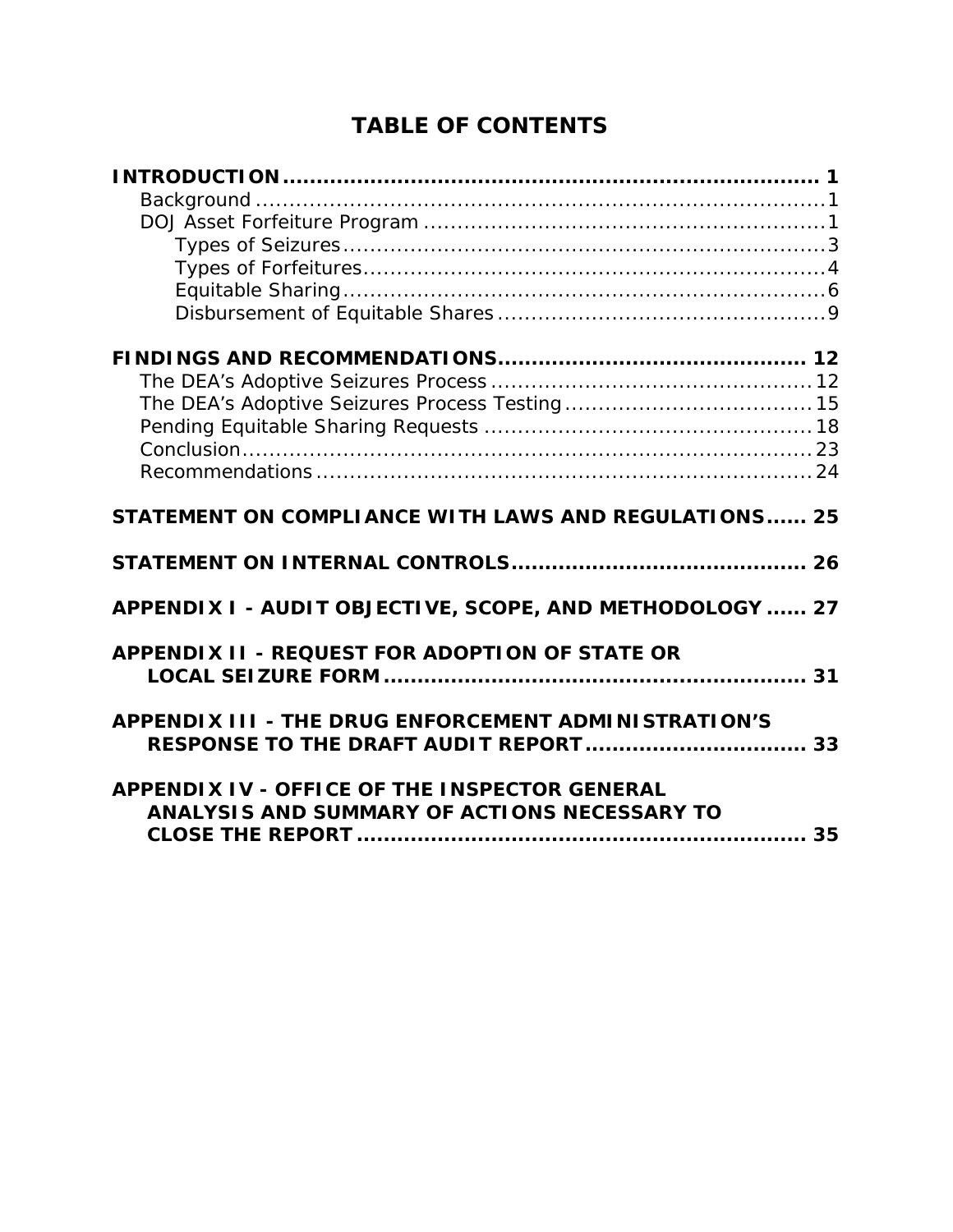### **INTRODUCTION**

### <span id="page-5-1"></span><span id="page-5-0"></span>**Background**

 from criminal activity during their enforcement operations. The purpose of agencies may have the seized assets forfeited under state law or may Department of Justice (DOJ or Department) Asset Forfeiture Program. The Asset Forfeiture Program helps the DEA strengthen its partnerships with other law enforcement agencies. Seizures made by state and local law State and local law enforcement agencies seize assets and proceeds the seizures typically is to ensure that criminal organizations and individuals do not benefit from illegal activities. State and local law enforcement transfer the seized assets to a federal agency, such as the Drug Enforcement Administration (DEA), for forfeiture under federal law through the enforcement agencies that are transferred to a federal agency are referred to as "adoptive" seizures because the federal agency adopts the seizures for forfeiture through the Asset Forfeiture Program. Seizures made through the joint efforts of federal, state, and local law enforcement agencies are referred to as "joint" seizures.

#### <span id="page-5-2"></span>**DOJ Asset Forfeiture Program**

 training seminars for all levels of government, and provides legal support to DOJ's Criminal Division and the Justice Management Division (JMD) manage the Asset Forfeiture Program. Specifically, the Criminal Division's Asset Forfeiture and Money Laundering Section (AFMLS) monitors state and local law enforcement agencies' compliance with equitable sharing program requirements, coordinates international forfeitures and sharing, develops the U.S. Attorney's Office (USAO).

 JMD's Asset Forfeiture Management Staff (AFMS) manages the DOJ's Consolidated Assets Tracking System (CATS) database. Seized assets disburses the equitable sharing funds to the federal, state, and local law adopted by the DEA are turned over to the U.S. Marshals Service (USMS) and deposited in the Seized Asset Deposit Fund, which is a holding account for seized cash pending resolution of forfeiture proceedings. After the DEA or the USAO completes forfeiture actions and the DEA or the USMS disposes of the assets, the proceeds are transferred to the Assets Forfeiture Fund. After the DEA, USAO, or AFMLS approve the equitable sharing request, the USMS enforcement agencies.

AFMS also administers the Seized Asset Deposit Fund and the Assets Forfeiture Fund. Proceeds from forfeited assets are to be used for law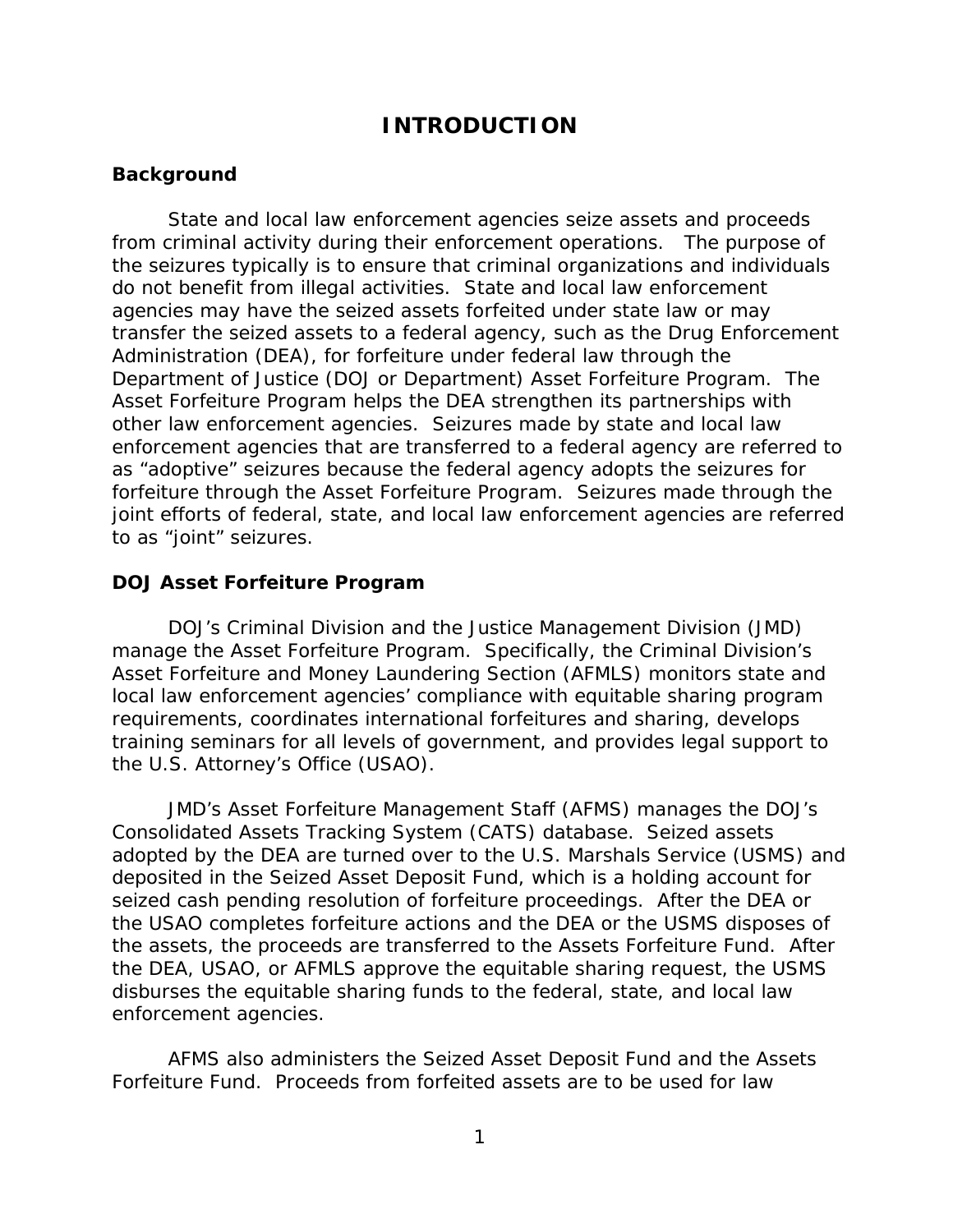instructions on how to participate in the program, minimum value thresholds enforcement purposes and to administer the Asset Forfeiture Program. Seized assets processed through the program are tracked in CATS. The Guide to Equitable Sharing for State and Local Law Enforcement Agencies provides guidance and details about the Asset Forfeiture Program such as for adoptive assets, how to apply for an equitable share, how equitable sharing amounts are determined, accounting for equitable sharing receipts, reporting and audit requirements, and consequences for not complying with program requirements.

According to the DOJ Criminal Division's Guide to Equitable Sharing for State and Local Law Enforcement Agencies, these five federal agencies that participate in the DOJ Asset Forfeiture Program may directly adopt seizures made by state and local law enforcement agencies:

- Bureau of Alcohol, Tobacco, Firearms and Explosives;
- Drug Enforcement Administration;
- Federal Bureau of Investigation;
- U.S. Postal Inspection Service; and
- U.S. Attorney's Offices.

 $\overline{\phantom{0}}$ 

agencies that participated in the seizure. $2$  An overview of the Asset After an asset is seized, these agencies may process the asset for forfeiture under federal law and share the proceeds with the law enforcement Forfeiture Program is presented in Exhibit 1.

<span id="page-6-0"></span> $1$  Other federal agencies participate in the DOJ Asset Forfeiture Program as part of joint seizure operations, but they do not directly adopt seized assets. The DOJ Criminal Division's AFMLS manages the equitable sharing of assets, coordinates international forfeitures and sharing, develops training seminars for all levels of government, provides legal support to the USAO, and monitors state and local law enforcement agencies' compliance with equitable sharing program requirements. The U.S. Department of the Treasury has a separate asset forfeiture program that processes adoptive seizures. Agencies that participate in the Treasury Asset Forfeiture Program include the Internal Revenue U.S. Secret Service, and U.S. Coast Guard. Service, U.S. Immigration and Customs Enforcement, U.S. Customs and Border Protection,

<span id="page-6-1"></span> $2$  Processing an asset for forfeiture and equitable sharing consists of transferring the asset to the USMS for safekeeping, notifying the owners or other interested parties of the government's intent to proceed with forfeiture, taking the legal actions necessary to have title to the property transferred to the government, and reviewing and approving requests from law enforcement agencies for a share of the proceeds from the forfeited asset.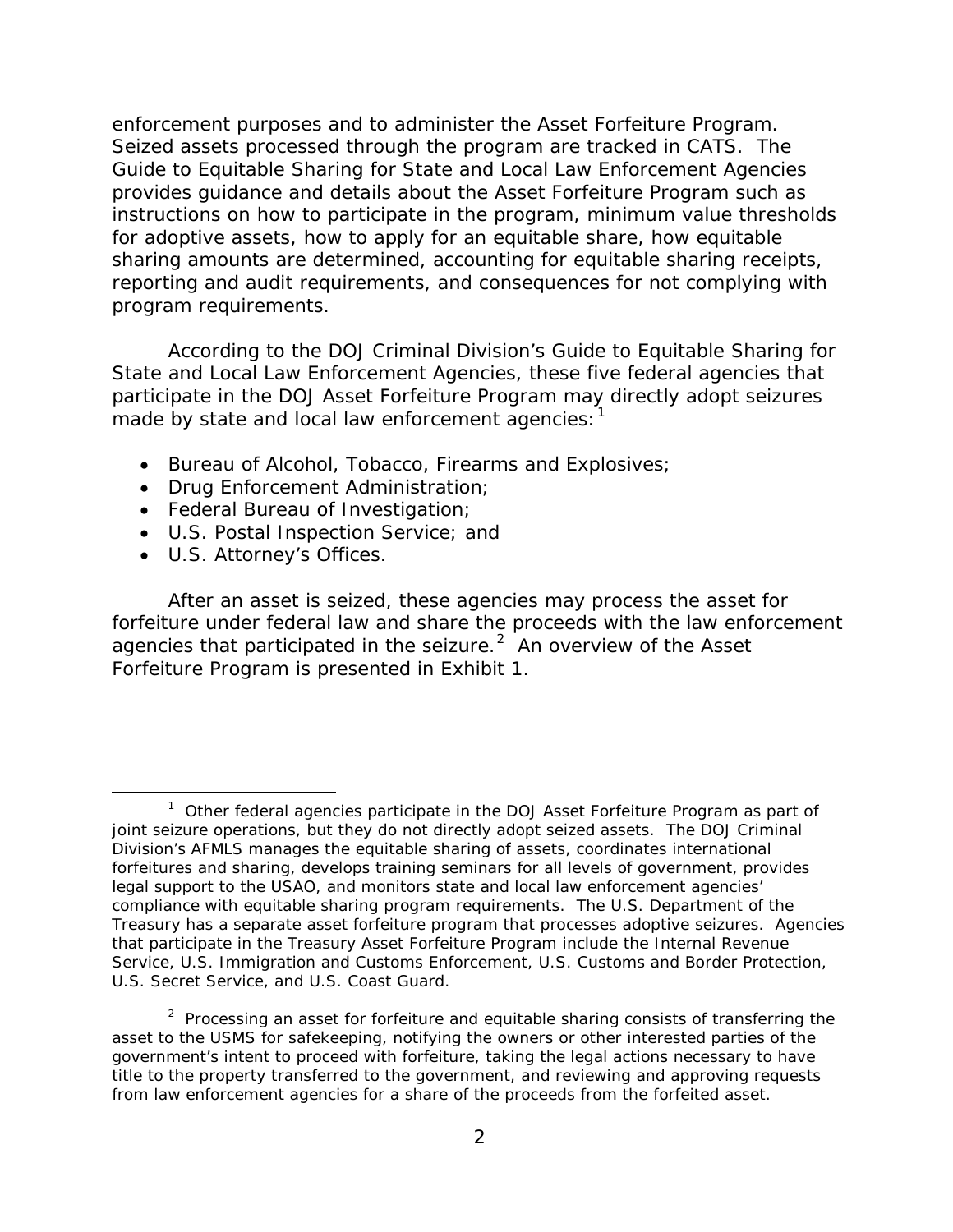

#### <span id="page-7-0"></span>*Types of Seizures*

 $\overline{\phantom{0}}$ 

 of such transactions. Federal agencies process seized assets through the The Comprehensive Drug Abuse Prevention and Control Act of 1970 authorizes federal law enforcement to seize property, including money and vehicles, alleged to have facilitated illegal drug transactions or the proceeds Asset Forfeiture Program as either adoptive seizures or joint investigation seizures.

(40 percent) originated from seizures processed by other federal agencies. $3$ According to the CATS data, for the period of October 1, 2000, through September 30, 2011, the DEA and other federal agencies processed over 150,644 seized assets valued at about \$9.2 billion of which \$5.5 billion (60 percent) originated from seizures processed by the DEA and \$3.7 billion Exhibit 2 shows the value of adoptive and joint seized assets processed each fiscal year (FY) by the DEA and other federal agencies.

<span id="page-7-1"></span> $3$  During this 11-year period, there was an additional \$522 million in DEA seizures that had no equitable sharing requests, but we did not include these in our analysis because those seizures were beyond the scope of our audit. The scope of our audit only included seizures with equitable sharing requests.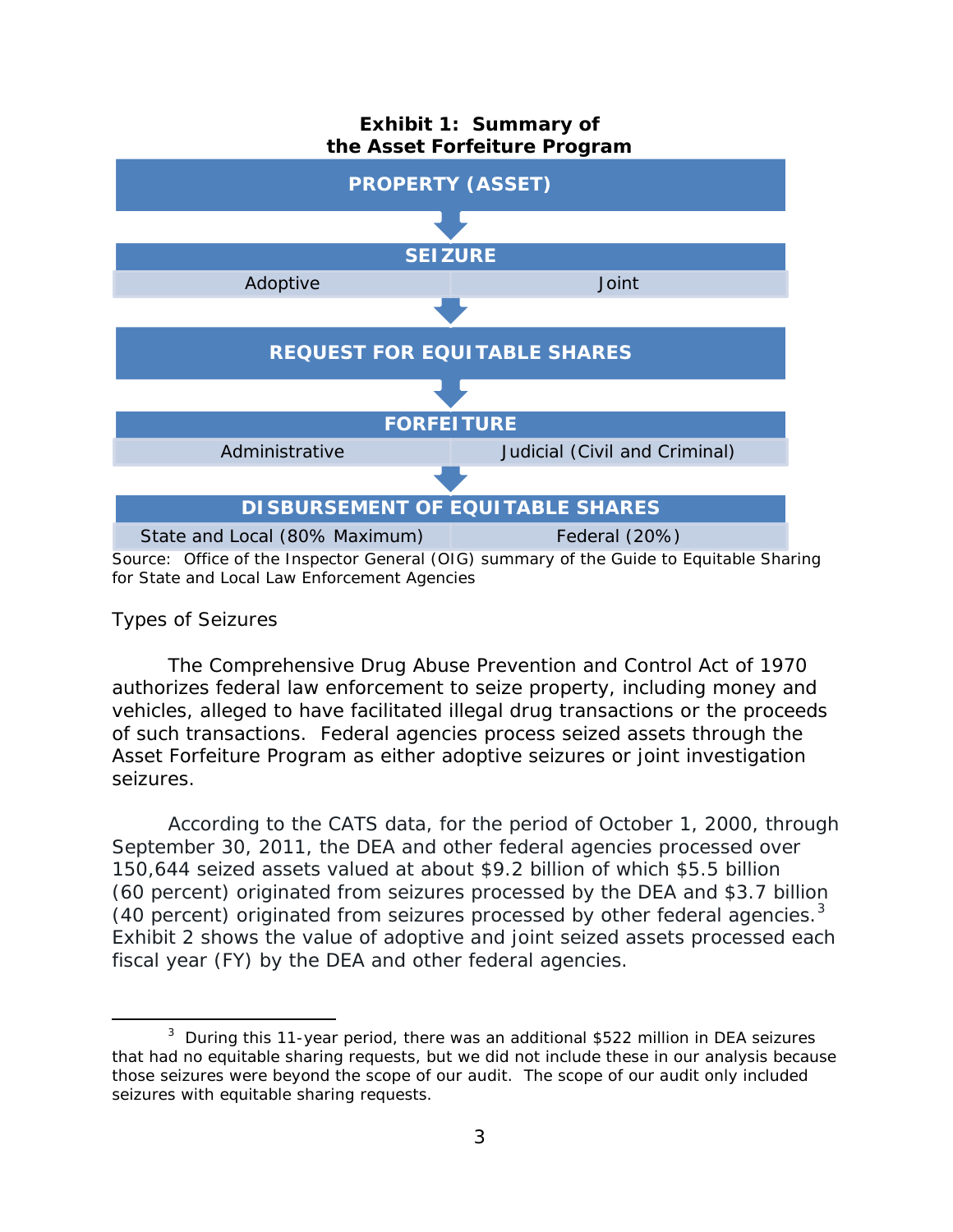

**Exhibit 2: Value of Assets Seized During Fiscal Year 2001 Through Fiscal Year 2011[4](#page-8-1)** 

Source: DOJ's Consolidated Assets Tracking System

### <span id="page-8-0"></span>*Types of Forfeitures*

ı

to commit or harder to detect without compensating the owner." <sup>5</sup> In a The DOJ Criminal Division defines forfeiture as "the taking of property derived from a crime, involved in a crime, or that which makes a crime easier forfeiture proceeding, if the government is successful, ownership of the asset is transferred to the government. Property (assets) can be forfeited through the Asset Forfeiture Program under administrative or judicial (civil or criminal) forfeiture proceedings.

<span id="page-8-1"></span> $4$  FY 2001 through FY 2010 data is from the CATS records as of October 4, 2011, and FY 2011 data is from the CATS records as of October 25, 2011.

<span id="page-8-2"></span> <sup>5</sup>*Guide to Equitable Sharing for State and Local Law Enforcement Agencies*, April 2009, page 8. 2009, page 8. 4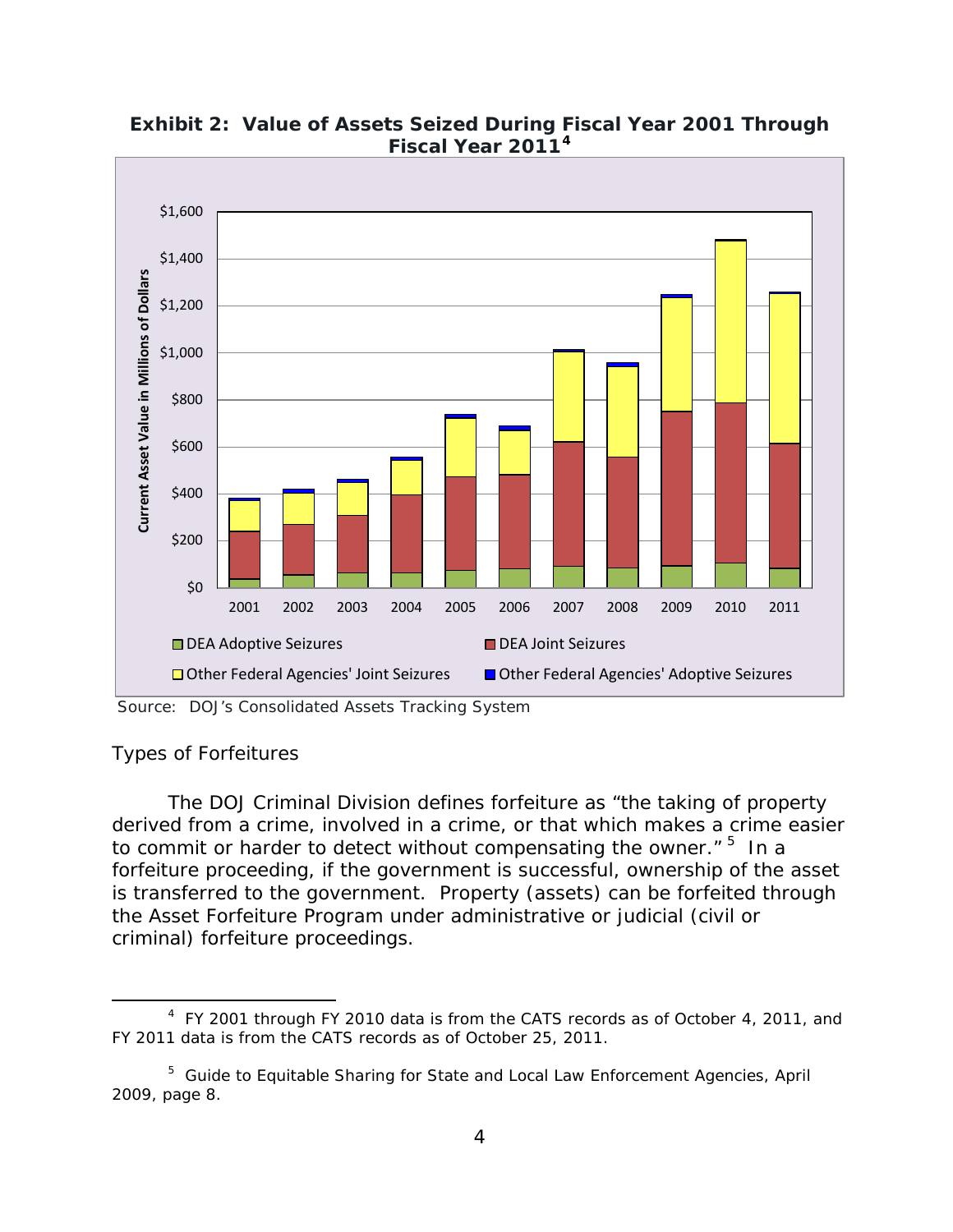other interested parties of the government's intent to proceed with the forfeiture action.<sup>[6](#page-9-0)</sup> The DEA refers to this as a Notice of Seizure. Interested parties have until the date specified in the notice to contest the forfeiture.<sup>[7](#page-9-1)</sup> If party contests the forfeiture by filing a claim against the property, In an administrative forfeiture action, the federal law enforcement agency must, within 60 days after the date of seizure, notify the owner or the forfeiture is not contested, the DEA issues a Declaration of Forfeiture and ownership of the property is transferred to the government. If an interested administrative forfeiture proceedings are terminated, and the government has 90 days to proceed with a civil or criminal forfeiture action or return the property and initiate forfeiture action at a later date.

 During a federal civil forfeiture proceeding, the court hears argument its burden to establish that the property is subject to forfeiture.<sup>8</sup> If the government meets its burden of proof and no interested parties are and evidence from both the government and all interested parties on the forfeiture allegations. The court will determine whether the government met successful in establishing an innocent owner defense, the court issues a Final Judgment of Forfeiture order and ownership of the property passes to the government.

 if, the defendant is convicted. As shown in Exhibit 3, 70 percent of all seized Unlike civil forfeiture in which the proceedings are against the property (in rem), criminal forfeiture proceedings are against the person (in personam). Under criminal forfeiture proceedings, the forfeiture is part of the trial process that targets property named in the indictment. Proceedings to determine whether the property will be forfeited take place after, and only

 $\overline{\phantom{0}}$ 

<span id="page-9-0"></span> $6$  If the asset was seized by a state or local law enforcement agency and adopted by the government for processing under federal forfeiture law, the adopting federal law enforcement agency has 90 days to notify the owner or other interested parties of its intent to proceed with forfeiture.

<span id="page-9-1"></span><sup>&</sup>lt;sup>7</sup> According to 18 U.S.C. § 983(a)(2)(B), "the deadline may not be earlier than 35 days after the date the letter is mailed to the owner, except that if that letter is not received, then a claim may be filed not later than 30 days after the date of final publication of notice of seizure."

<span id="page-9-2"></span> $8$  As a protection to innocent owners, a person's interest in the property cannot be forfeited if the person can prove the elements of the "innocent owner defense" described in 18 U.S.C. § 983(d) (2011). That statute defines an "innocent owner" as "an owner who (i) did not know of the conduct giving rise to forfeiture; or (ii) upon learning of the conduct giving rise to the forfeiture, did all that reasonably could be expected under the circumstances to terminate such use of the property."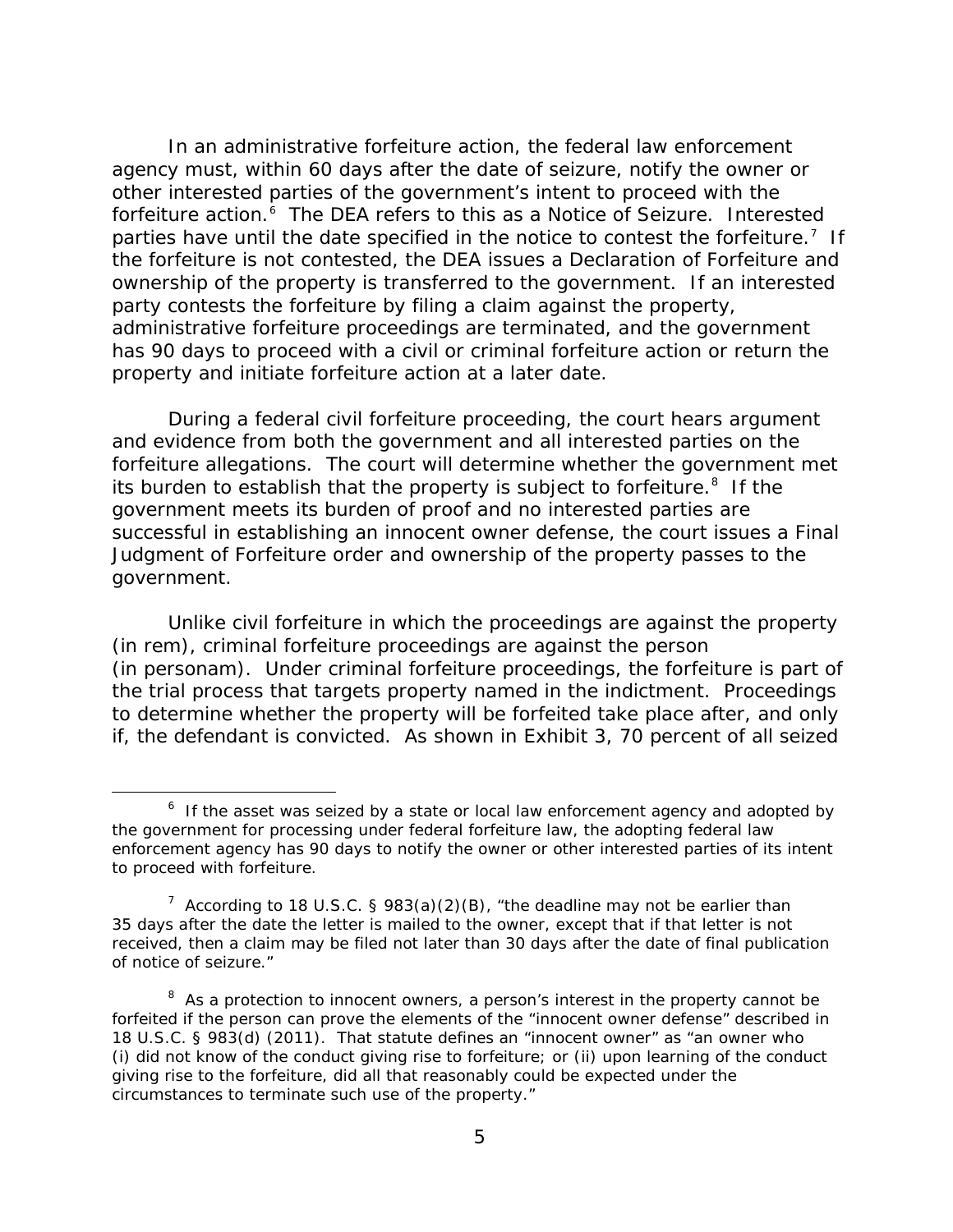assets and nearly half of the asset values are processed as administrative forfeitures.





### <span id="page-10-0"></span>*Equitable Sharing*

 $\overline{\phantom{0}}$ 

Federal law authorizes the Attorney General to share with state and local law enforcement agencies the property and proceeds from adoptive and joint seizures. Any property or proceeds transferred to a state or local law enforcement agency must bear a reasonable relationship to the degree of participation the state or local law enforcement had in the law enforcement effort that led to the seizure. This "equitable sharing" of seized property helps the DEA achieve its mission by encouraging cooperation among federal, state, and local law enforcement agencies.

 The DOJ's Criminal Division, AFMLS monitors state and local law training seminars for all levels of government, and provides legal support to enforcement agencies' compliance with equitable sharing participation requirements, coordinates international forfeitures and sharing, develops

Source: DOJ's Consolidated Assets Tracking System

<span id="page-10-1"></span> $9$  Our analysis includes adoptive and joint seizures processed by the DEA and other federal agencies. Our analysis does not include 144 assets valued at \$1.2 million because the DEA terminated forfeiture proceedings on those assets.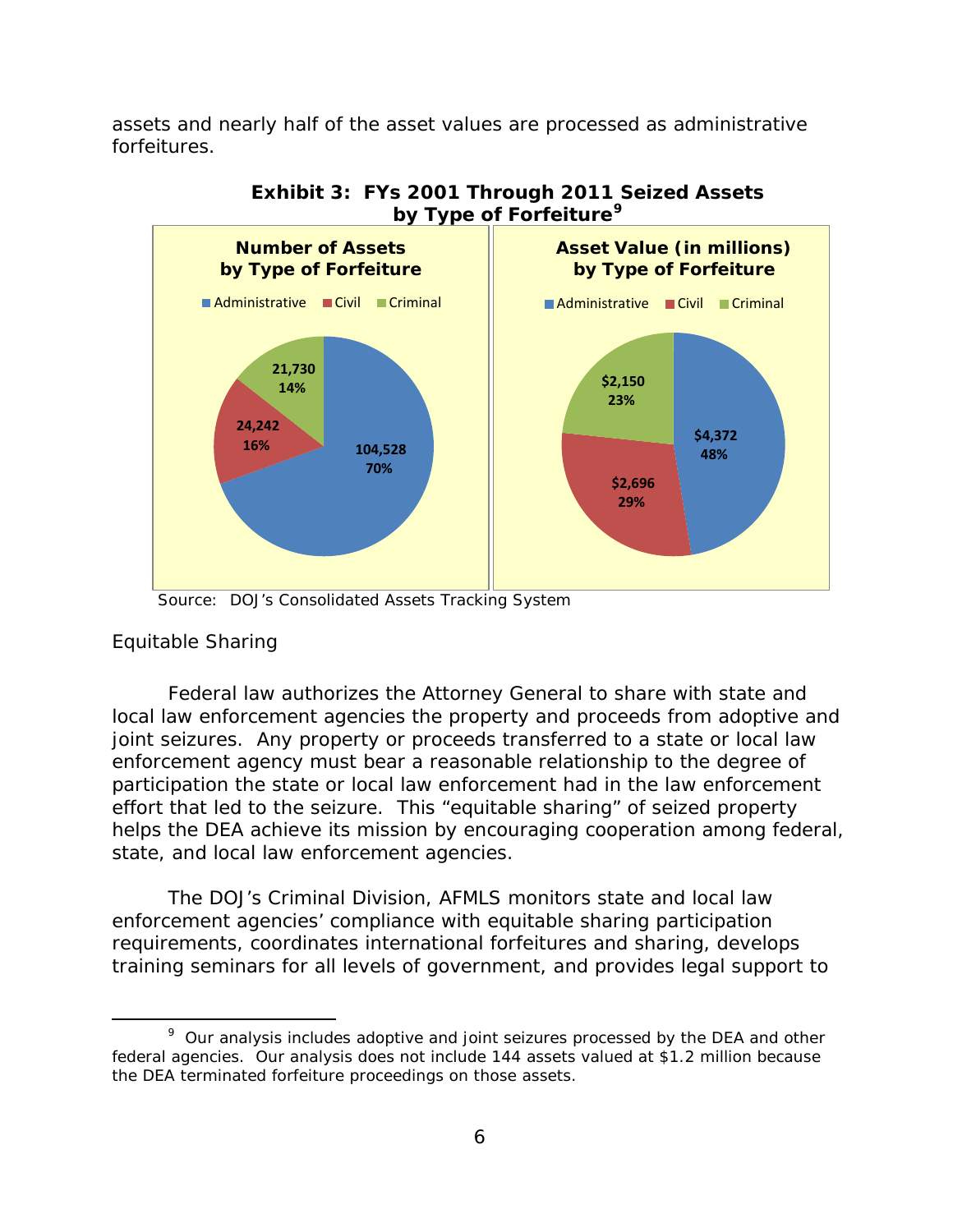the USAO. The USMS disburses the equitable sharing payments and is the custodian for seized and forfeited assets.

processing the asset for forfeiture.<sup>10</sup> If the value of the seized assets in a To receive an equitable share of adoptive and joint seizures, the requesting law enforcement agencies must submit an Application for Transfer of Federally Forfeited Property (Form DAG-71) to the federal agency forfeiture proceeding is less than \$1 million, equitable sharing requests are reviewed and may be approved by the investigative agency if the proceeding is administrative, or by the USAO if the proceeding is judicial. If the value of the assets is greater than \$1 million, the Deputy Attorney General must review and approve equitable sharing requests, although the Deputy Attorney General has delegated this authority to the Criminal Division in situations where the investigative agency, the USAO, and the Criminal Division's AFMLS agree about the appropriate disposition of the request.

 been approved by the appropriate federal office. The length of time between depends on the type of forfeiture. Exhibit 4 shows the average length of time within 1 to 4 years. Equitable sharing cannot occur until forfeiture actions have been completed, the asset has been disposed of, and the sharing of the asset has the date of seizure and the date that equitable sharing funds are disbursed for completed equitable sharing requests and the percentage completed

| <b>Percent Completed Within</b><br>Average<br><b>Type of</b> |                           |      |               |              |              |
|--------------------------------------------------------------|---------------------------|------|---------------|--------------|--------------|
| <b>Forfeiture</b>                                            | <b>Time to</b>            |      | $\mathcal{P}$ | 3            |              |
|                                                              | <b>Complete</b>           | Year | <b>Years</b>  | <b>Years</b> | <b>Years</b> |
| Administrative                                               | 0.7 years                 | 72%  | 94%           | 98%          | 99%          |
| Civil Judicial                                               | 1.8 years                 | 15%  | 58%           | 77%          | 87%          |
| <b>Criminal Judicial</b>                                     | 1.9 years                 | 18%  | 55%           | 77%          | 87%          |
| All types                                                    | 0.9 <sup>°</sup><br>vears | 58%  | 85%           | 93%          | 96%          |

**Exhibit 4: Completed Equitable Sharing Requests** 

Source: OIG analysis of the DOJ's Consolidated Assets Tracking System data

ı

<span id="page-11-0"></span> $10$  A request for adoption is different from a request for equitable sharing. A Request for Adoption of State or Local Seizure form (see Appendix II) is used by a state or local law enforcement agency to request that a federal agency, such as the DEA, "adopt" the asset for forfeiture under federal law. There is one adoption request form for each adoptive asset. The form is not used for joint seizures. A request for equitable sharing, Application for Transfer of Federally Forfeited Property, Form DAG-71, is used to request a share of the proceeds from adoptive and joint seizures forfeited under federal law. There can be multiple equitable sharing requests from various law enforcement agencies for a share of each adopted or joint seizure.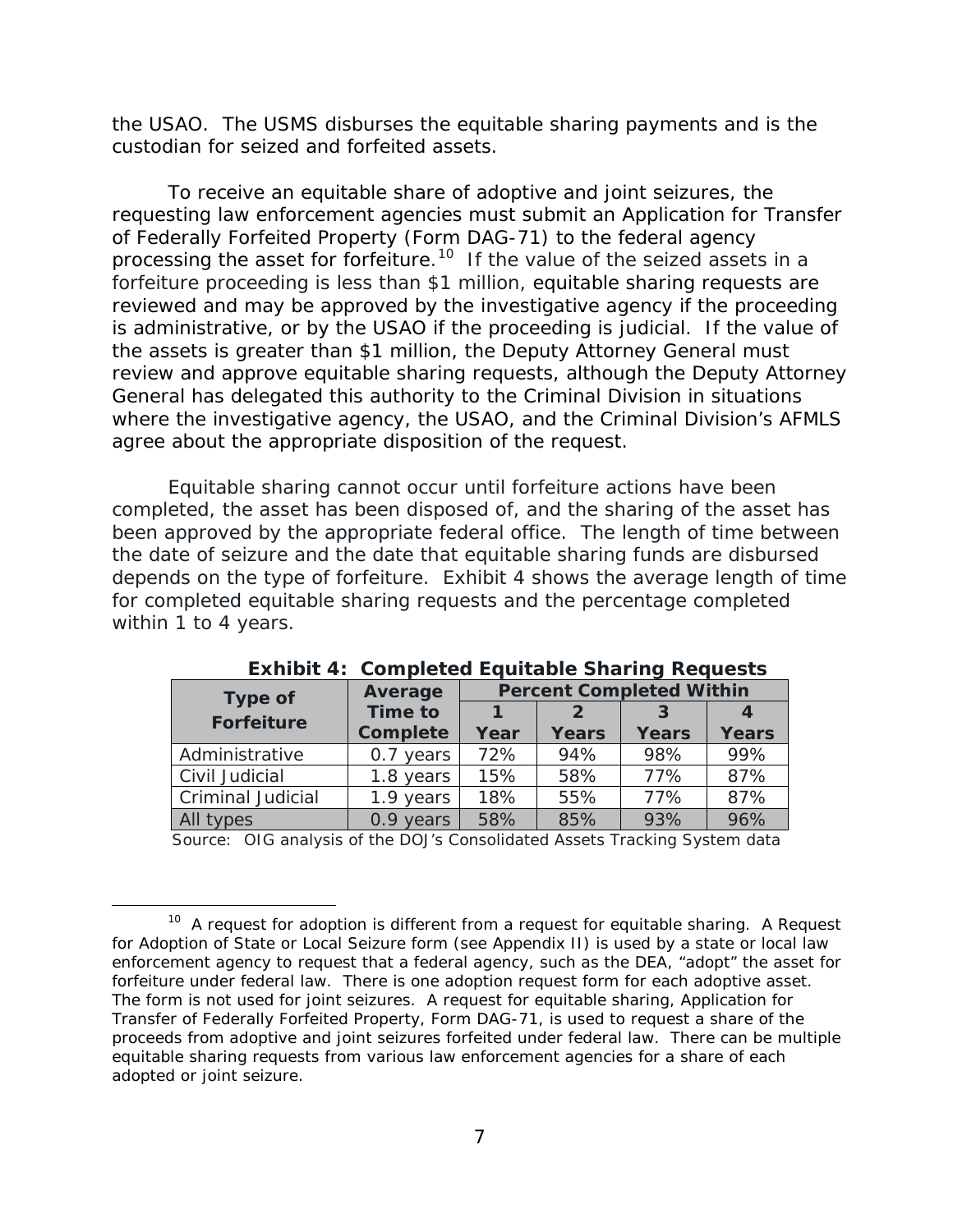Exhibit 5 shows numbers of equitable sharing requests that were still fiscal years 2001 through 2011. $11$ pending as of September 30, 2011, and the numbers of years since the assets were seized. The requests are associated with assets seized during



#### **Exhibit 5: Number of Pending Equitable Sharing Requests as of September 30, 2011, and Number of Years Since the Date of Seizure**

Source: DOJ's Consolidated Assets Tracking System

ı

<span id="page-12-0"></span> $11$  There may be pending equitable sharing requests for assets that were seized prior to FY 2001, but those seizures were beyond the scope of our audit. The pending equitable sharing requests shown in the exhibit are for assets seized during FY 2001 through 2011.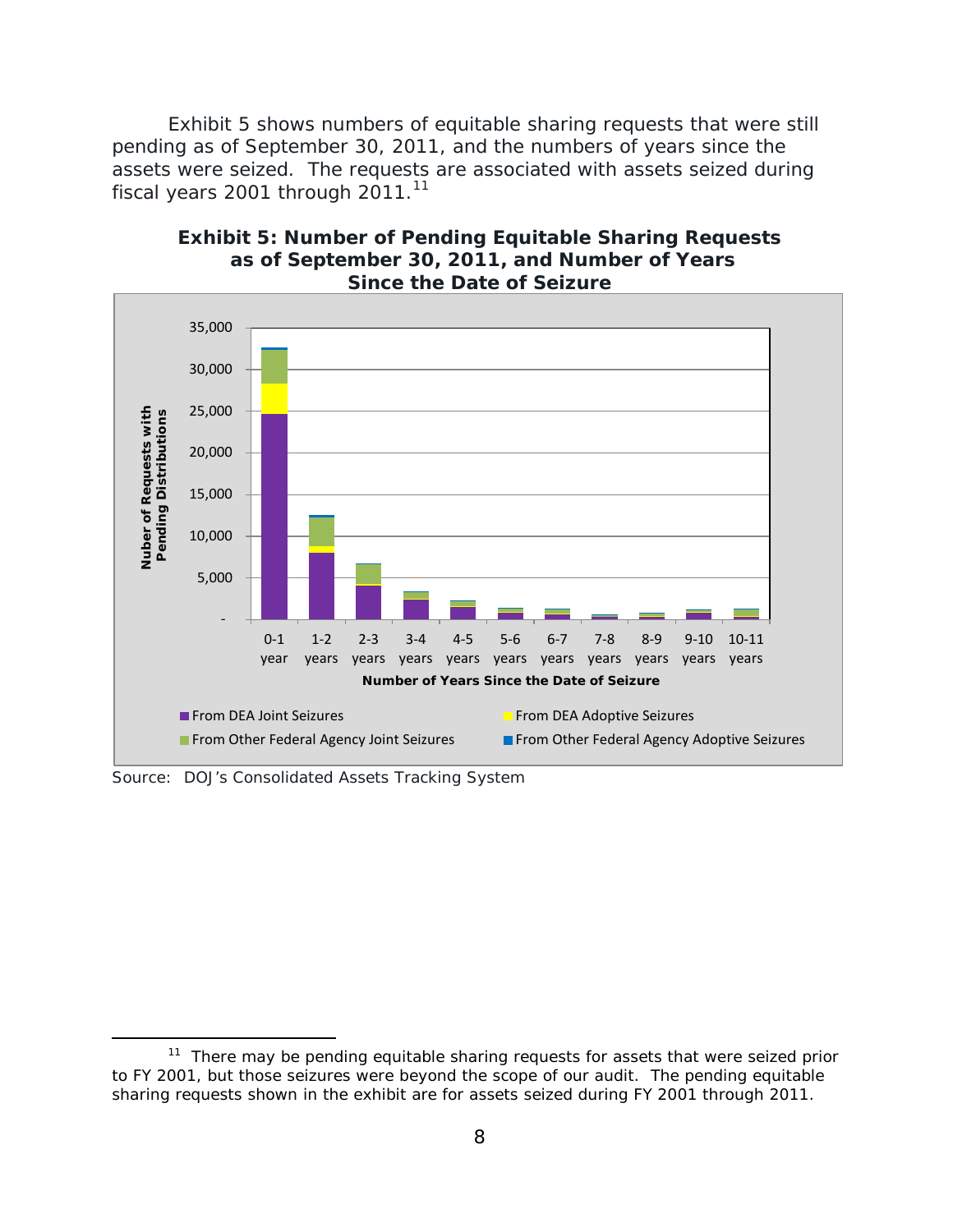#### <span id="page-13-0"></span>*Disbursement of Equitable Shares*

 $\overline{\phantom{0}}$ 

20 percent.<sup>[12](#page-13-1)</sup> Under the Asset Forfeiture Program, up to 80 percent of the net proceeds from the adopted forfeited assets are disbursed to the participating law enforcement agencies and the federal government keeps the remaining

 to FY 2011. Exhibit 6 shows the disbursements to state and local law From FY 2001 through FY 2011, federal agencies transferred almost \$4.2 billion in equitable sharing money and other assets to 7,270 state and local law enforcement agencies. Over \$3 billion of this originated from the DEA's joint and adoptive seizures. For both the DEA and other federal agencies, equitable sharing disbursements more than doubled from FY 2002 enforcement agencies from FY 2001 through FY 2011.

<span id="page-13-1"></span><sup>&</sup>lt;sup>12</sup> Under 21 U.S.C. § 881 (2011), the Attorney General is directed to determine the value of an agency's participation in the effort that led to the forfeiture. The Attorney General's Guidelines on Seized and Forfeited Property, July 1990, Amended 2005*,* require that 20 percent of the net proceeds be allocated to the United States. Based on this requirement, state and local agencies may be eligible for up to 80 percent of the total net proceeds realized from the disposition of forfeited property. The net proceeds, which is the amount available for equitable sharing, is the gross amount of proceeds minus expenses, such as payment of liens on the property, money paid to victims, and federal case-related expenses. See the Guide to Equitable Sharing for State and Local Law Enforcement Agencies for more information on expenses used in calculating net proceeds.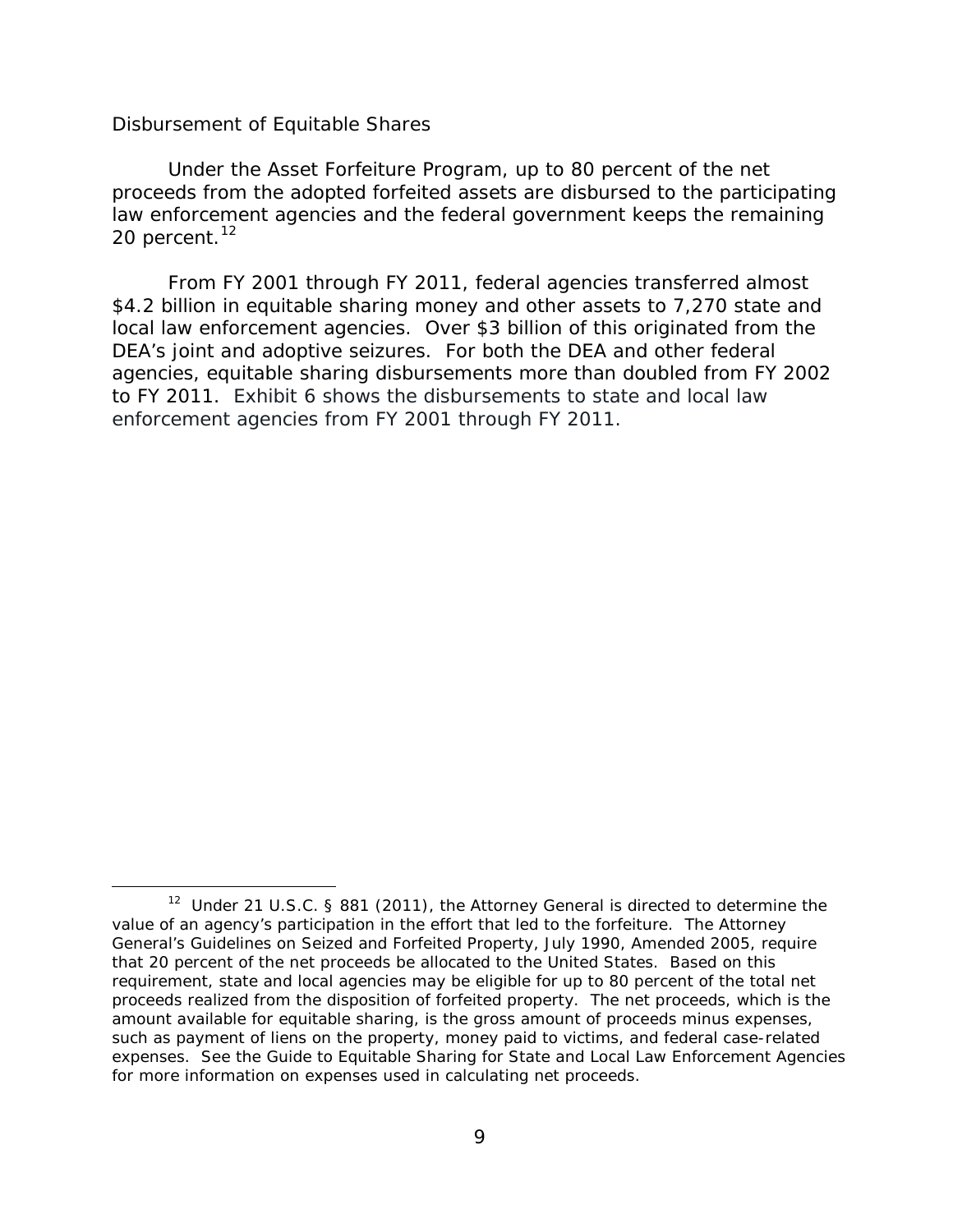

 **Exhibit 6: Value of Equitable Sharing Disbursements from Adoptive and Joint Seizures Processed by the DEA and Other Federal Agencies[13](#page-14-0)** 

ı

 number and dollar value of adoptive seizures. The DEA Atlanta Division has geographic responsibility for Georgia, North Carolina, South Carolina, and **Tennessee** Tennessee.<br>13 The disbursements shown in the chart are all disbursements in a given year, The objective of this audit was to assess the design and implementation of the DEA's adoptive seizure process. We focused our audit on the DEA Atlanta Division because, within the DEA, it processed the largest

 Source: DOJ's Consolidated Assets Tracking System

<span id="page-14-0"></span> whether derived from assets seized in the current year or prior years. Disbursements include the value of all money and other assets, such as vehicles, transferred to law enforcement agencies. Equitable sharing disbursements are less than the value of the seized assets because: (1) there can be a lag time of several years between the seizure and the disbursement of proceeds from the forfeiture, and some assets depreciate over time; (2) disposal costs may reduce the amount of proceeds available for distribution; or (3) forfeiture proceedings may have been terminated and the asset returned to the owner. Also, pursuant to the Attorney General's guidelines discussed above, no more than 80 percent of the net proceeds from forfeited assets may be disbursed to participating state and local law enforcement agencies.<br>10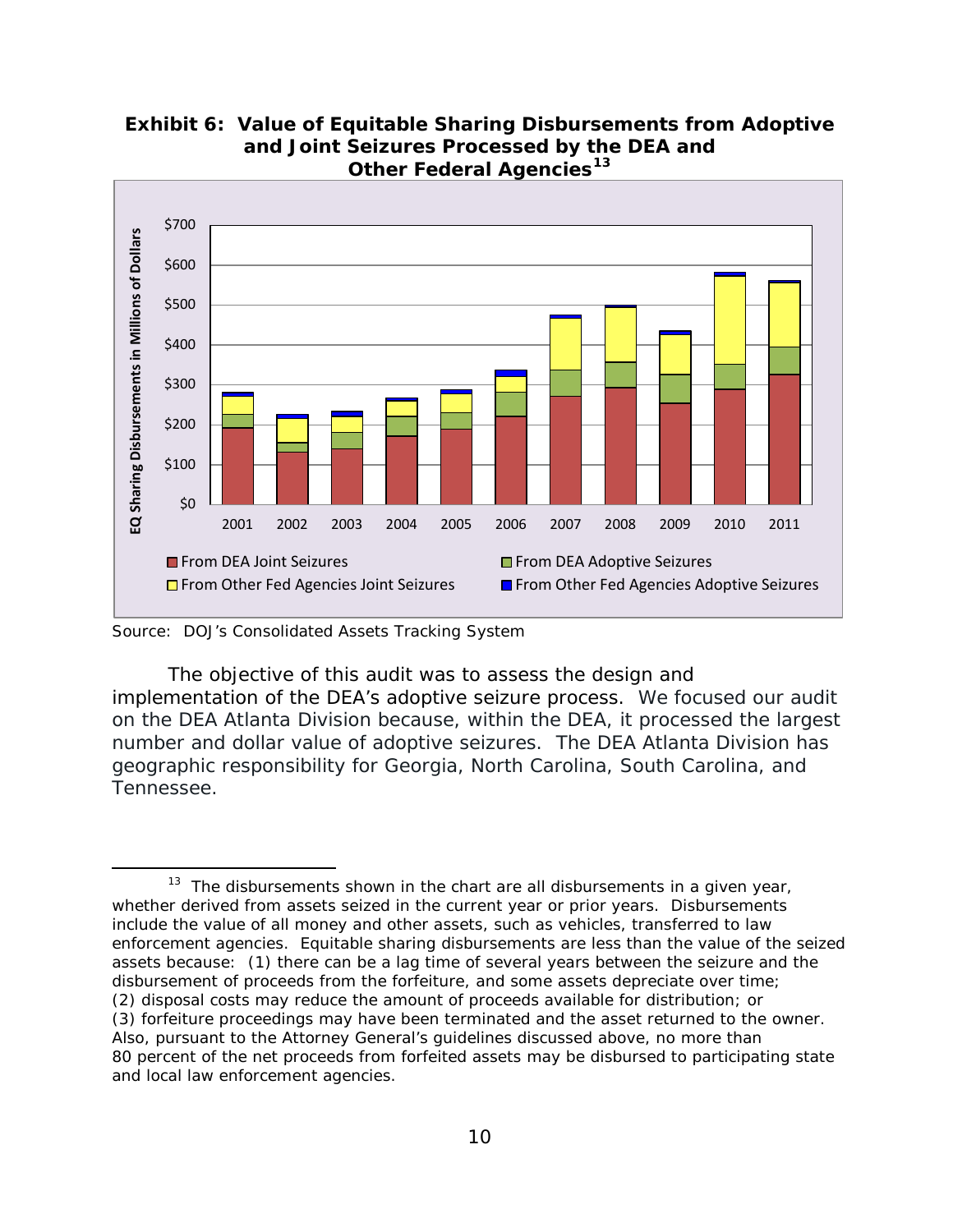### **Exhibit 7: Equitable Sharing Disbursements to State and Local Law Enforcement Agencies in the DEA Atlanta Division (during FYs 2001 Through 2011)**

| <b>State</b>   | <b>Amount from</b><br><b>Amount</b><br><b>Disbursed to</b><br><b>Adoptive</b><br><b>Assets</b><br><b>State</b><br>(in millions)<br>(in millions) |       | <b>Percent from</b><br><b>Adoptive</b><br><b>Assets</b> |
|----------------|--------------------------------------------------------------------------------------------------------------------------------------------------|-------|---------------------------------------------------------|
| Georgia        | \$204                                                                                                                                            | \$53  | 26%                                                     |
| North Carolina | \$128                                                                                                                                            | \$74  | 58%                                                     |
| South Carolina | \$45                                                                                                                                             | \$18  | 40%                                                     |
| Tennessee      | \$57                                                                                                                                             | \$5   | 9%                                                      |
| Total          | \$434                                                                                                                                            | \$150 | 35%                                                     |

Source: OIG analysis of the DOJ's Consolidated Assets Tracking System data

The results of our audit are presented in the following section.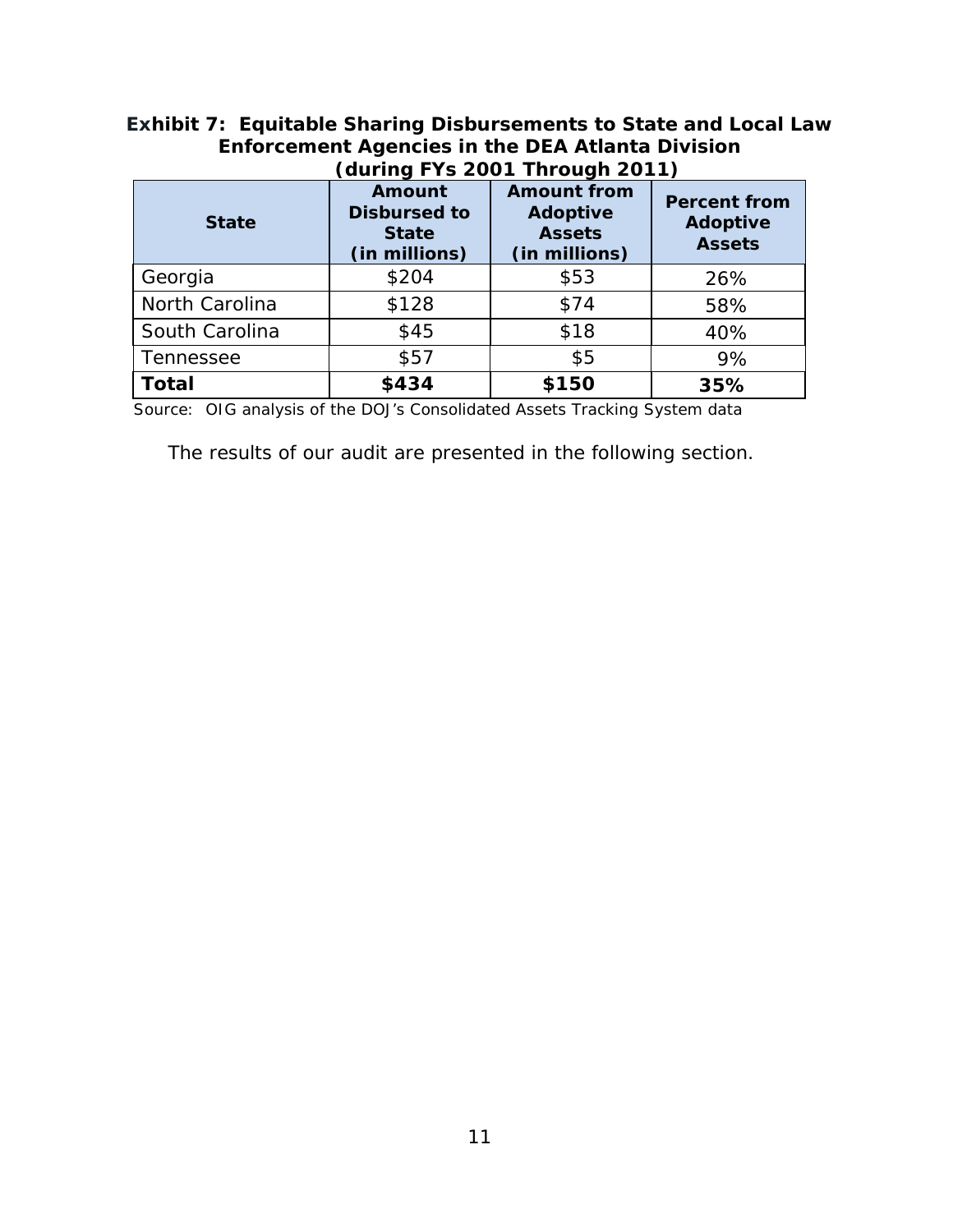### **FINDINGS AND RECOMMENDATIONS**

<span id="page-16-0"></span> ensure compliance with laws and regulations except that the process managers have sufficient information about whether the state and local the request for a federal adoption. In addition, we found a significant pending. Based on these findings, we recommend that the DEA we recommend that the DEA coordinate with JMD's AFMS regarding the need for a system to: (1) identify equitable sharing requests pending updates CATS as necessary for each pending request. We found that the DEA generally complied with the internal controls for adoptive seizures that we tested. The DEA's process was designed to did not require the DEA to make and preserve records of adoption requests that it denied. We also found that the form published by the DOJ Criminal Division and used by state and local law enforcement agencies to request a federal adoption does not ensure that DEA law enforcement agencies followed existing state forfeiture laws prior to number of pending requests in CATS, including \$2.6 million in equitable sharing requests (32 requests) submitted to the DEA Atlanta Division, had been in a pending status for 4 to 10 years after the assets were seized. Yet further inspection of the requests relating to the Atlanta Division determined that the CATS records for some of those requests had not been updated and the requests were no longer actually implement procedures to create and maintain records of adoption requests that it denies. We also recommend that the DEA coordinate with the Criminal Division to modify the adoption request form. Finally, for more than 6 months after forfeiture and disposal actions are completed, and (2) ensure that the appropriate DOJ component

### <span id="page-16-1"></span>**The DEA's Adoptive Seizures Process**

ı

 seized assets from state and local law enforcement agencies and processing the seized assets under federal forfeiture law.<sup>[14](#page-16-2)</sup> The DEA has implemented a system of internal controls for adopting

The DEA Agents Manual establishes the following requirements:

 an asset is seized to request a federal adoption (Test 2, page 17). If • State and local law enforcement agencies have 30 days from the date the request for adoption is beyond the 30-day time period, waivers of the 30-day rule may be approved where the state or local agency

<span id="page-16-2"></span> $14$  We designed audit test questions for what we consider to be the most important of the DEA's internal controls described below. The test question numbers are shown in parentheses.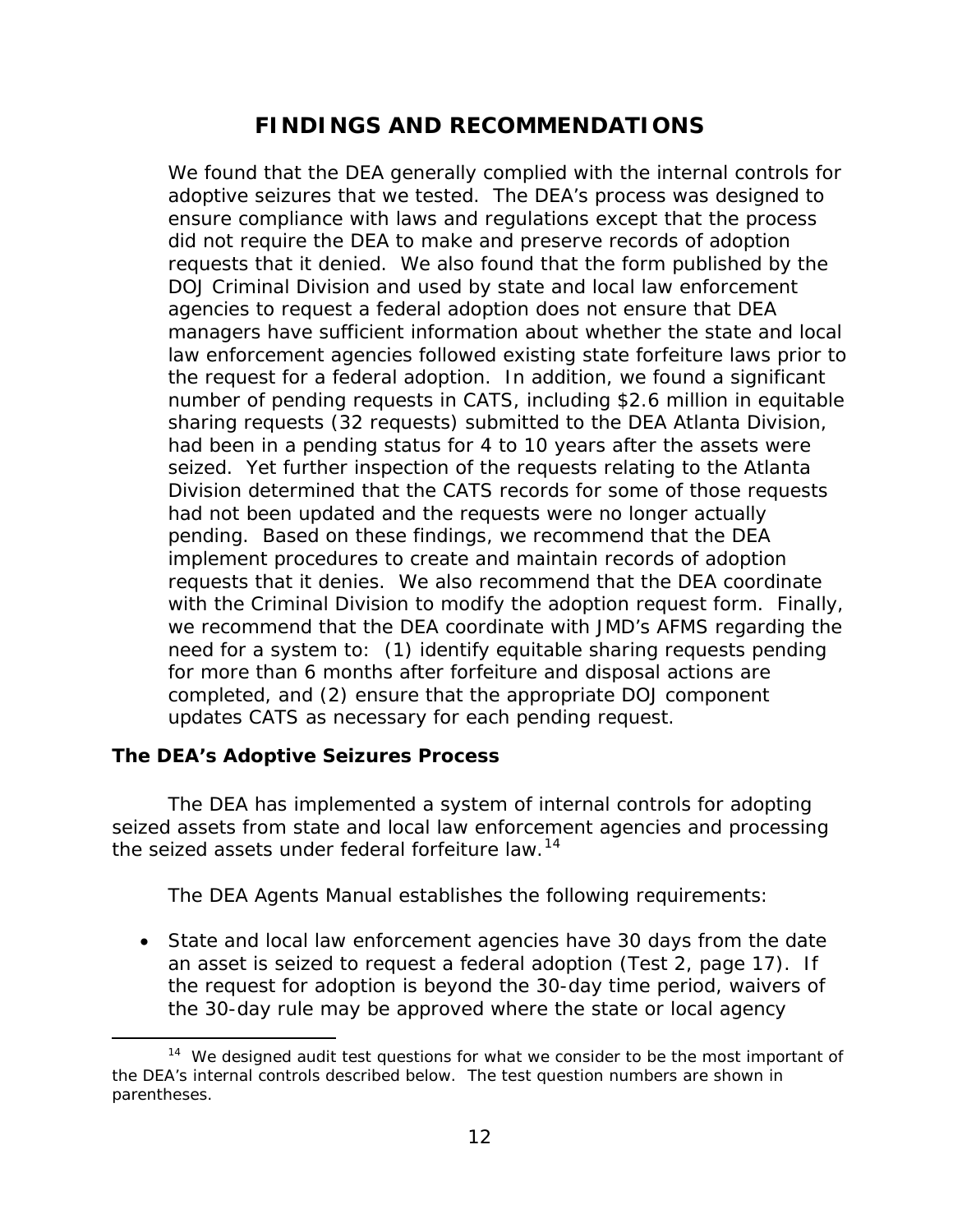requesting adoption can demonstrate exigent circumstances justifying the delay. Requests for waivers must be submitted by the requesting agency in writing, explaining the basis for the delay. The Agents Manual does not state whether the DEA may verbally approve a waiver or whether the approval must be in writing.

 consideration whether: According to the Agents Manual, in deciding whether to "adopt" a seizure made by a state or local law enforcement agency, the DEA Special Agent in Charge, Assistant Special Agent in Charge, Resident Agent in Charge, or Group Supervisor (not below the GS-14 level) should take into

- state forfeiture law allows the transfer of the asset to the federal government,
- state law or procedures are inadequate or forfeiture experience is lacking in the state system, <sup>[15](#page-17-0)</sup>
- and declined to initiate forfeiture proceedings, (Test 1, page 15) • the appropriate state or local prosecuting official has reviewed the case
- a "significant amount" (that is, an amount sufficient to warrant federal prosecution) of drugs are involved, and
- proof that the asset is subject to forfeiture (Test 3 and 4, page 17). • the government is likely to be able to satisfy its requisite burden of

 With regard to whether the government is likely to be able to satisfy its was made for a felony violation of the Controlled Substances Act or an offense were also confiscated at the time of the seizure. If none of these surrounding the seizure are sufficient to satisfy the DEA's burden of proof in burden of proof, the Agents Manual states that these DEA officials may deem this consideration satisfied when any of the following factors are present: (1) the seizure is based on a federal or state judicial warrant, (2) an arrest equivalent state felony charge that would be a felony if pursued under federal law, or (3) drugs or other contraband associated with a federal felony drug three factors are present, the adoption request forms must be sent to DEA Headquarters within 5 working days from the date of the adoption request. DEA legal staff then review the request to determine whether other factors

ı

<span id="page-17-0"></span> $15$  Forfeiture experience refers to the level of training and experience needed to determine whether the asset was seized based on sufficient probable cause and familiarity with state procedures for forfeiting the assets.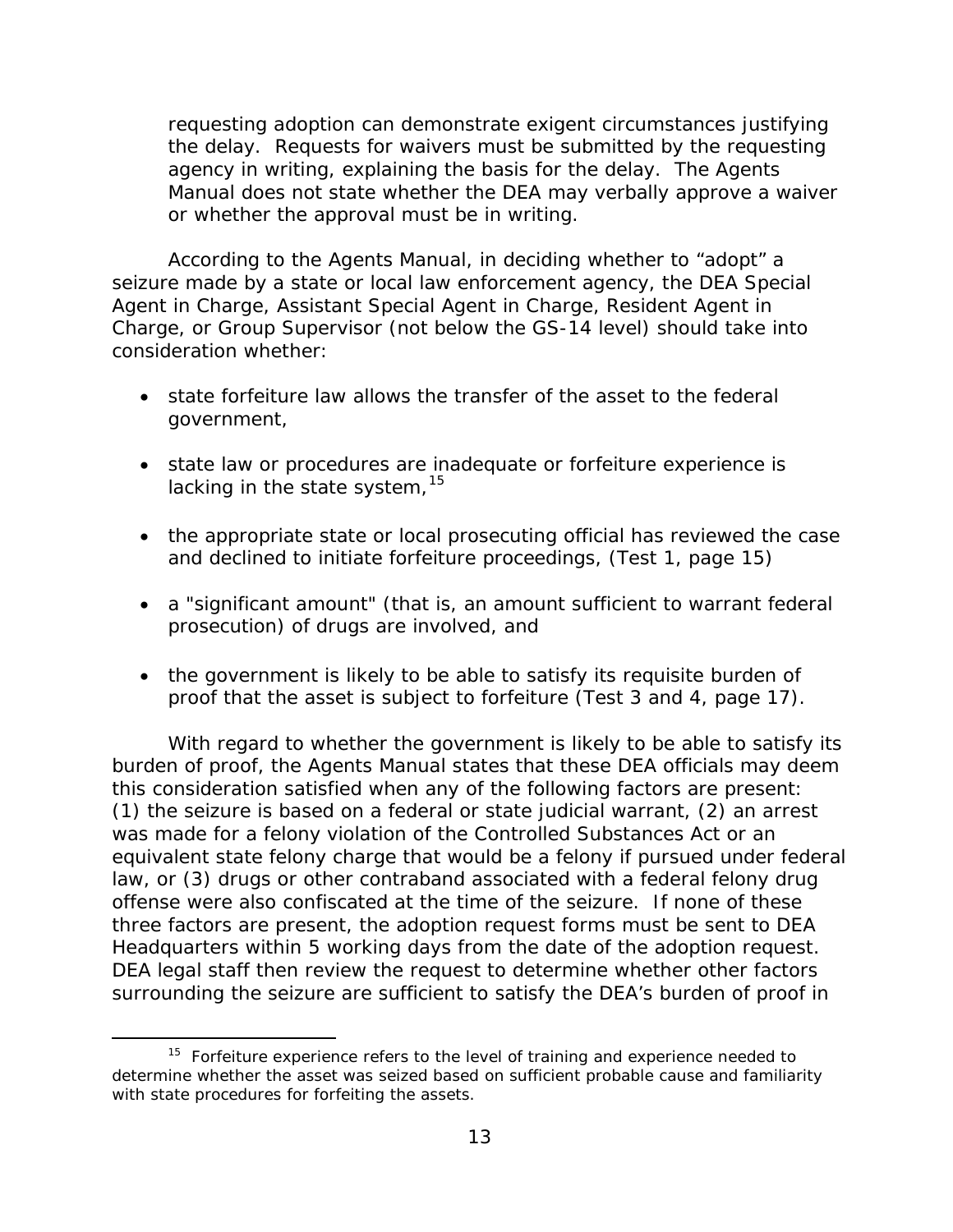showing that the asset is subject to forfeiture and for approval of the adoption request.

 DEA Headquarters must notify interested parties in writing within 90 days from the date the asset was seized about its intent to proceed with forfeiture actions (Test 5, page 18).<sup>16</sup> In addition, pursuant to 44 U.S.C. adequate and proper documentation of its transactions and decisions. § 3101, the Department must make and preserve records containing

 require that it retain records of adoption requests that it denied. Although we assessed these controls and found that the DEA's adoptive seizure process was designed to ensure compliance with laws and regulations, we also found that the DEA's internal control process did not

the value of the asset does not meet the minimum threshold for adoption.<br>However, the DEA does not document the details about these adoption Specifically, DEA officials told us that they often receive adoption requests from state and local law enforcement agencies by telephone, but those requests are denied because of insufficient probable cause or because requests or the reasons for the denials. Without these records, we were unable to assess the DEA's decisions pertaining to these adoptive seizure requests.

denial. In light of the DEA's statutory obligation to make and preserve records containing adequate and proper documentation of its transactions and decisions and because the DEA's not doing so precluded our review of its handling of some adoptive seizure requests, we recommend that the DEA implement procedures to create and maintain records relating to all adoption requests, including those that are denied. A record of each denied request could consist of an email summarizing the request and the reasons for the denial.<br>
16 Interested parties are those who appear to have an interest in the seized property.

 $\overline{\phantom{0}}$ 

<span id="page-18-0"></span><sup>&</sup>lt;sup>16</sup> Interested parties are those who appear to have an interest in the seized property. The DEA has established timeframes for completing various forms and steps in the seizure process in order to meet this 90-day requirement.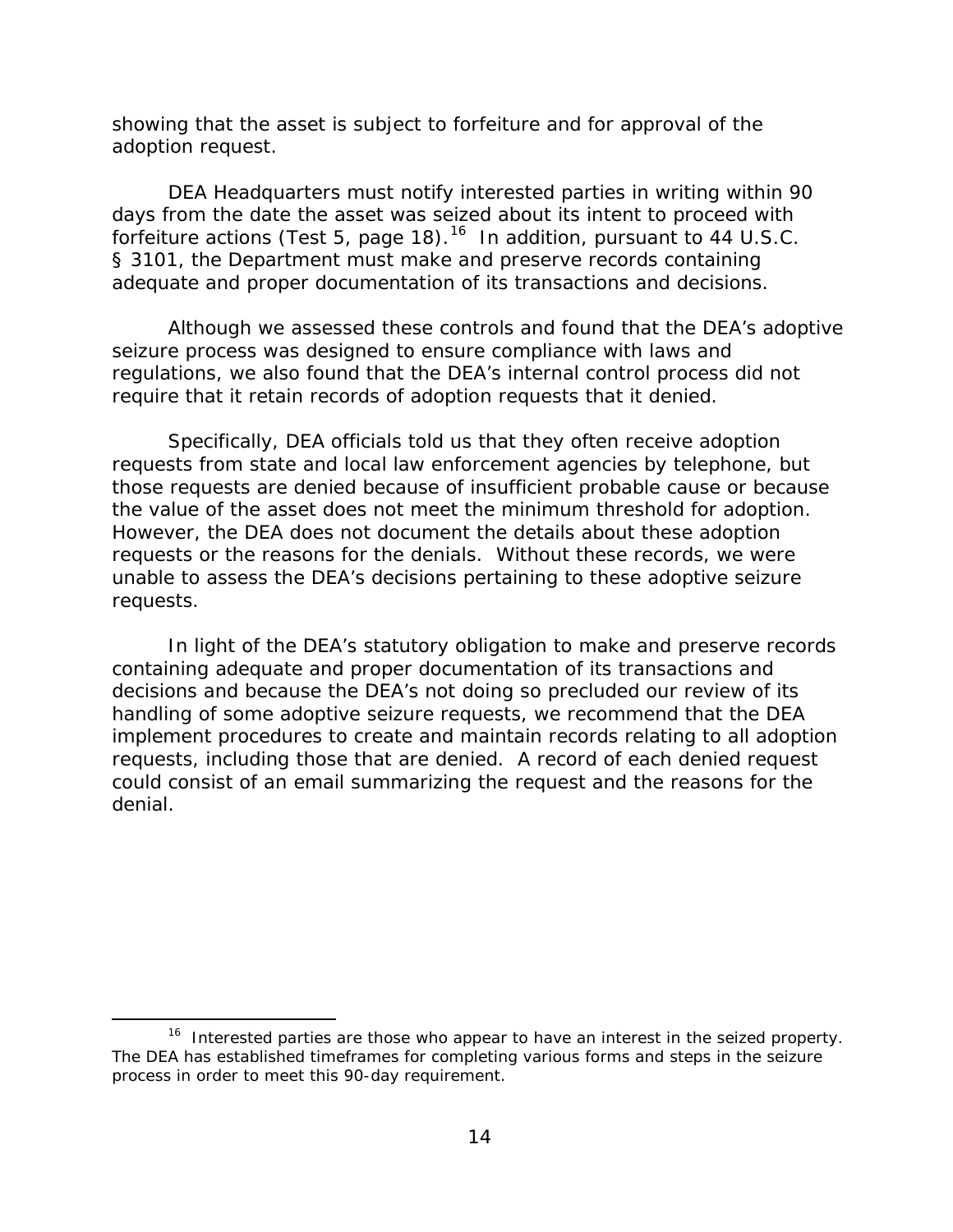#### <span id="page-19-0"></span>**The DEA's Adoptive Seizures Process Testing**

 We also assessed whether the DEA had properly implemented its policies for adoptive seizures by testing whether the DEA followed those policies. We performed detailed audit testing on a sample of 63 seized assets South Carolina, North Carolina, and Tennessee.<sup>17</sup> Our audit objective, scope, adoptive seizure process to ensure compliance with the DEA's internal control adopted by the DEA's Atlanta Division for forfeiture through the Asset Forfeiture Program. The adoptive assets we tested were seized in Georgia, and methodology are described in more detail in Appendix I.

after seizure of its intent to proceed with forfeiture.<sup>[18](#page-19-2)</sup> For 62 of 63 adopted within 30 days from the date of seizure. For one adoption request, the DEA We found that 62 of 63 adoption requests we tested were properly approved as adoptive seizures by DEA managers at the Atlanta Division or by DEA Headquarters legal staff, and the DEA gave public notice within 90 days assets, the state and local law enforcement agencies requested the adoption waived the 30-day requirement in writing.

with forfeiture under state law prior to the request for a federal adoption.<sup>19</sup> However, we also found that the form published by the DOJ Criminal Division and used by state and local law enforcement agencies to request a federal adoption does not ensure that DEA managers have sufficient information about whether a state or local prosecutor declined to proceed

Details of each of our audit tests are explained below.

 $\overline{\phantom{0}}$ 

### Test 1: Did a state or local prosecuting official review the case and decline to initiate forfeiture proceedings?

According to the DEA Agents Manual, before deciding whether to adopt a seizure made by a state or local law enforcement agency, DEA managers should consider whether the state or local prosecutor has reviewed the case

<span id="page-19-1"></span><sup>&</sup>lt;sup>17</sup> The DEA Atlanta Division has geographic responsibility for Georgia, South Carolina, North Carolina, and Tennessee. North Carolina does not have state civil asset forfeiture laws. Generally, under North Carolina forfeiture law, the property owner must be convicted of a crime before the asset can be forfeited to the government.

<span id="page-19-2"></span><sup>&</sup>lt;sup>18</sup> One seized asset we examined should not have been recorded in CATS as an adoptive seizure because the DEA was involved in the events that led to seizure.

<span id="page-19-3"></span><sup>&</sup>lt;sup>19</sup> Our audit sampling methodology, described in detail in Appendix I, does not permit us to project our audit test results to all adoptive seizures.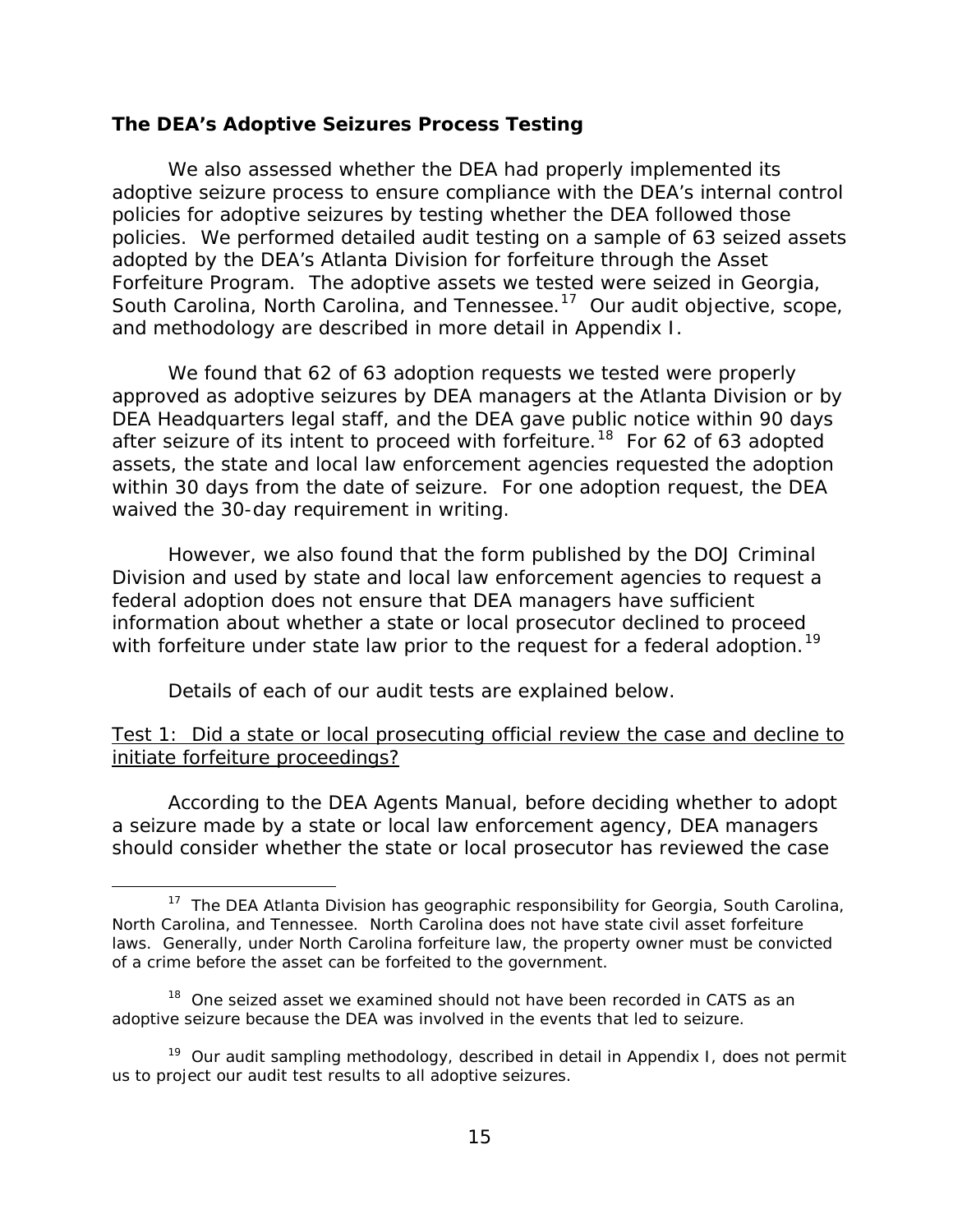and declined to initiate forfeiture proceedings under state law.<sup>20</sup> The adoption request form requires the state or local law enforcement agency making the adoption request to provide the following information:  $21$ 

 Has a state or local prosecutor declined to proceed with forfeiture under state law? ( ) Yes ( ) No

 Provide the name of the prosecutor and declination date. \_\_\_\_\_\_\_\_\_\_\_\_\_\_\_\_\_\_\_\_\_\_ \_\_\_\_\_\_\_\_\_\_\_\_\_\_\_\_

Name Date

ı

 Division told us that the law enforcement agencies that completed the adoption request form answered "no" because either: On 23 of the 63 adoption request forms we examined, the law enforcement agency answered "No"– a state or local prosecutor did not decline to proceed with forfeiture under state law. However, this question is not applicable because the seizures we tested were seized in states that did not require the seizing law enforcement agency to check with a state or local prosecutor before seeking a federal adoption. Staff at the DEA Atlanta

- the state or local prosecutor did not decline to proceed with forfeiture,  $22$
- there was not a sufficient amount of drugs associated with the seized asset to warrant presenting the case for forfeiture under state law, or
- prosecution. Most of the adopted assets we tested were forfeited under • the state or local prosecutor only handles cases involving criminal federal administrative procedures or federal civil statutes.

<span id="page-20-0"></span> $20$  At the time of our audit, 13 states had laws requiring the seizing law enforcement agency to check with the state or local prosecutor before seeking a federal adoption of the seized assets. The 63 adopted seizures we tested were seized in states that did not have this requirement.

<span id="page-20-1"></span> $21$  See Appendix II for a copy of the Request for Adoption of State and Local Seizure Form.

<span id="page-20-2"></span> $22$  We believe this could also indicate that the case was not presented, or state law did not require that the case be presented, to a prosecutor to decide whether to proceed with forfeiture under state law, which was not required in the states where the assets were seized.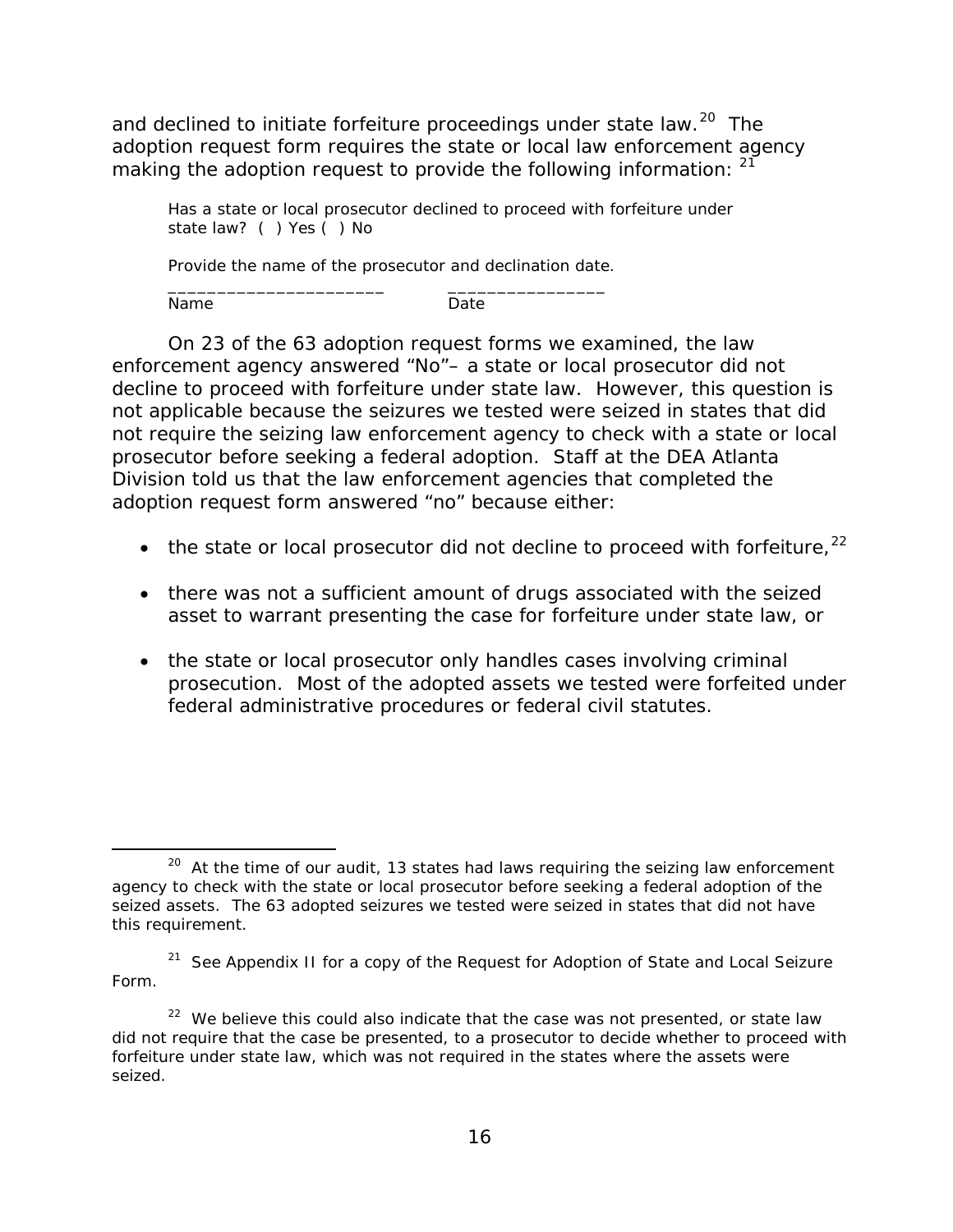should be added to capture the reason for the answer.<sup>23</sup> We concluded that the adoption request form should be revised so that the question can be answered "Yes," "No," or "Not Applicable" and that a line

### within 30 calendar days from the date of seizure? Test 2: Did the state or local law enforcement agency request the adoption

 agencies requested the adoption within 30 days from the date of seizure. For We found that for 62 of 63 adopted assets, the law enforcement one adoption request, the DEA waived the 30-day requirement in writing.

### Tests 3 and 4: Did local DEA managers consider whether the government is likely to be able to satisfy its requisite burden of proof that the asset is subject to forfeiture?

As discussed above, according to the DEA Agents Manual, the DEA should consider whether the government is likely to be able to satisfy the requisite burden of proof that the asset is subject to forfeiture before approving a request for adoption.

 least one of the three factors identified in the DEA Agents Manual as sufficient for such approvals.  $24$  The remaining 41 adoption requests were approved by DEA Headquarters staff. We did not test whether DEA We tested 63 adopted assets and found that the 22 adoption request forms approved by managers at the DEA's Atlanta Division were based on at Headquarters' approvals were based on sufficient probable cause for making the seizure because our review was focused on field office operations and we did not test DEA Headquarters operations.

 $\overline{\phantom{0}}$ 

<span id="page-21-0"></span><sup>&</sup>lt;sup>23</sup> Subsequent to the issuance of our draft audit report, an AFMLS official told us that, in the view of the AFMLS, a "Not Applicable" choice should not be provided because communication should take place with local prosecutors to ensure proper coordination. The AFMLS official agreed that a line should be added to the form requiring an explanation any time a "No" answer is selected.

<span id="page-21-1"></span> $24$  As noted above, those factors are: (1) the seizure was based on a federal or state judicial seizure warrant; (2) an arrest was made for a felony violation of the Controlled Substances Act or an equivalent state felony charge that would be a felony if pursued under federal law; and (3) drugs or other contraband associated with a federal felony drug offense were also confiscated at the time of seizure.

 We reviewed the police reports and other supporting documentation to determine whether there was a record that probable cause had been established in the manner prescribed by the DEA Agents Manual, but we did not try to make a determination of whether the reasons recorded as establishing probable cause were legally sufficient.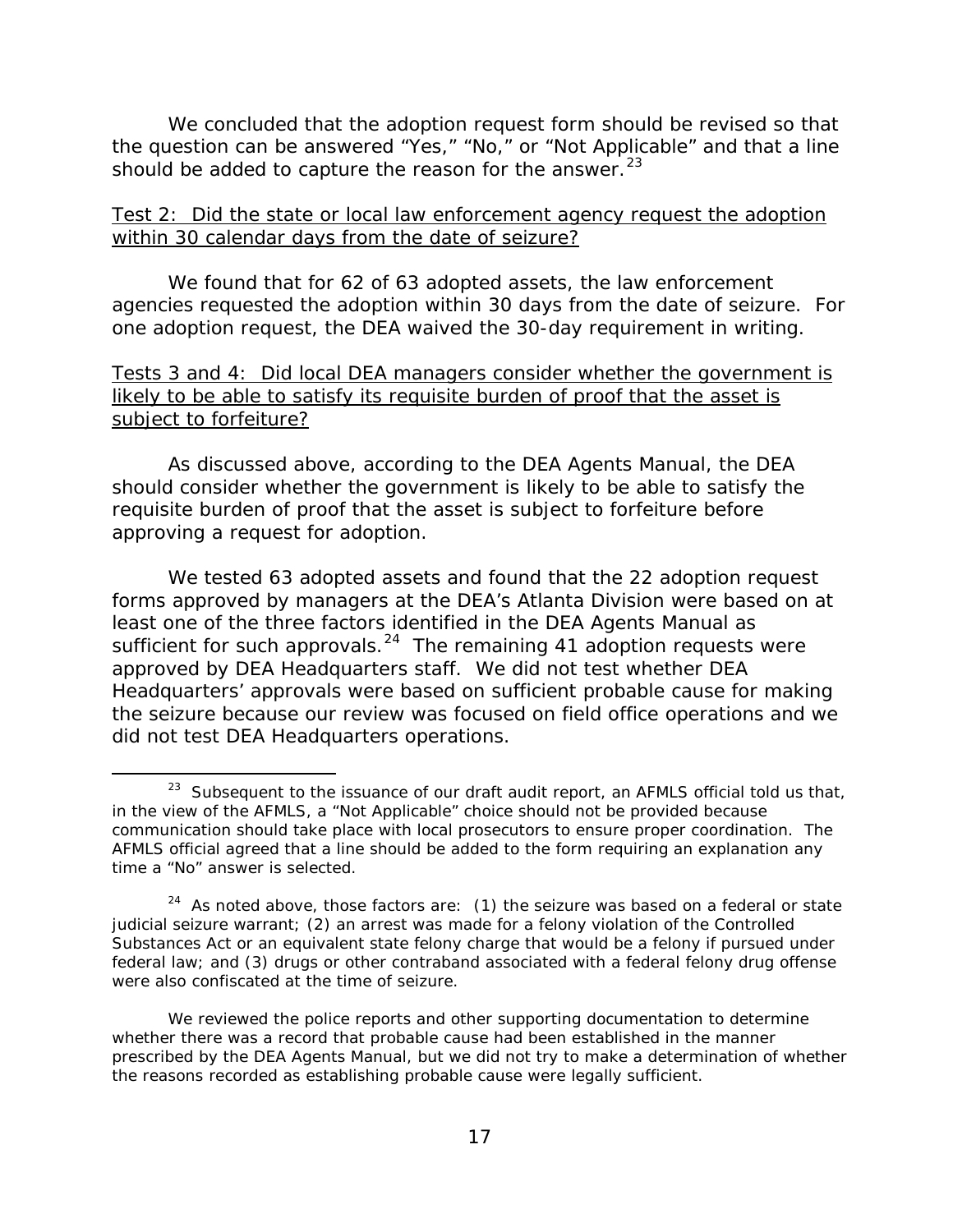Test 5: Did the DEA give notice of its intent to proceed with forfeiture within 90 calendar days from the date of seizure? $25$ 

 We consider this internal control to be one of the most important internal controls in the adoptive seizure and forfeiture process. If the DEA does not meet this 90-day requirement, the asset must be returned to the owner. For all 63 assets we tested, the DEA gave public notice within 90 calendar days from the date of seizure of its intent to proceed with forfeiture actions.[26](#page-22-2) 

#### <span id="page-22-0"></span>**Pending Equitable Sharing Requests**

ı

To participate in the equitable sharing program, state and local law enforcement agencies must be in compliance with equitable sharing participation requirements and must submit annual reports to the Criminal Division's AFMLS. To receive a share of the proceeds from federally forfeited assets, the law enforcement agency must submit an Application for Transfer of Federally Forfeited Property (DOJ Form DAG-71), including the sharing percentage requested.

\$1 million, the U.S. Attorney determines the amount to be shared. In Equitable sharing decisions are made by either the investigative agency, such as the DEA, the USAO, or the Deputy Attorney General. In administrative forfeitures of less than \$1 million, the investigative agency determines the amount to be shared. In judicial forfeitures of less than administrative and judicial forfeitures of \$1 million or more the Deputy Attorney General determines the appropriate equitable share.  $27$ 

As noted in the Guide to Equitable Sharing for State and Local Law Enforcement Agencies, forfeitures, like all legal proceedings, take time, and

<span id="page-22-1"></span> $25$  The DEA must, within 90 calendar days from the date of seizure (or 60 calendar days in joint seizure cases), send a Notice of Seizure to the owner and all interested parties by certified mail and through advertisement in a nationwide publication.

<span id="page-22-2"></span> $26$  During our testing of the adoptive seizures, we identified one seized asset that was incorrectly recorded in CATS as a joint seizure. The CATS record was incorrect because documentation maintained by the DEA showed that the seizure was the result of a joint investigation between the DEA and the law enforcement agency that made the seizure. For joint seizures, the DEA has 60 calendar days to complete the noticing requirement. The DEA notified interested parties within 40 days from the date of seizure.

<span id="page-22-3"></span> $27$  The Deputy Attorney General has delegated this authority to the Assistant Attorney General of the Criminal Division in cases where the seizing agency, the U.S. Attorney, and the Criminal Division's AFMLS agree on the allocation of the forfeited property.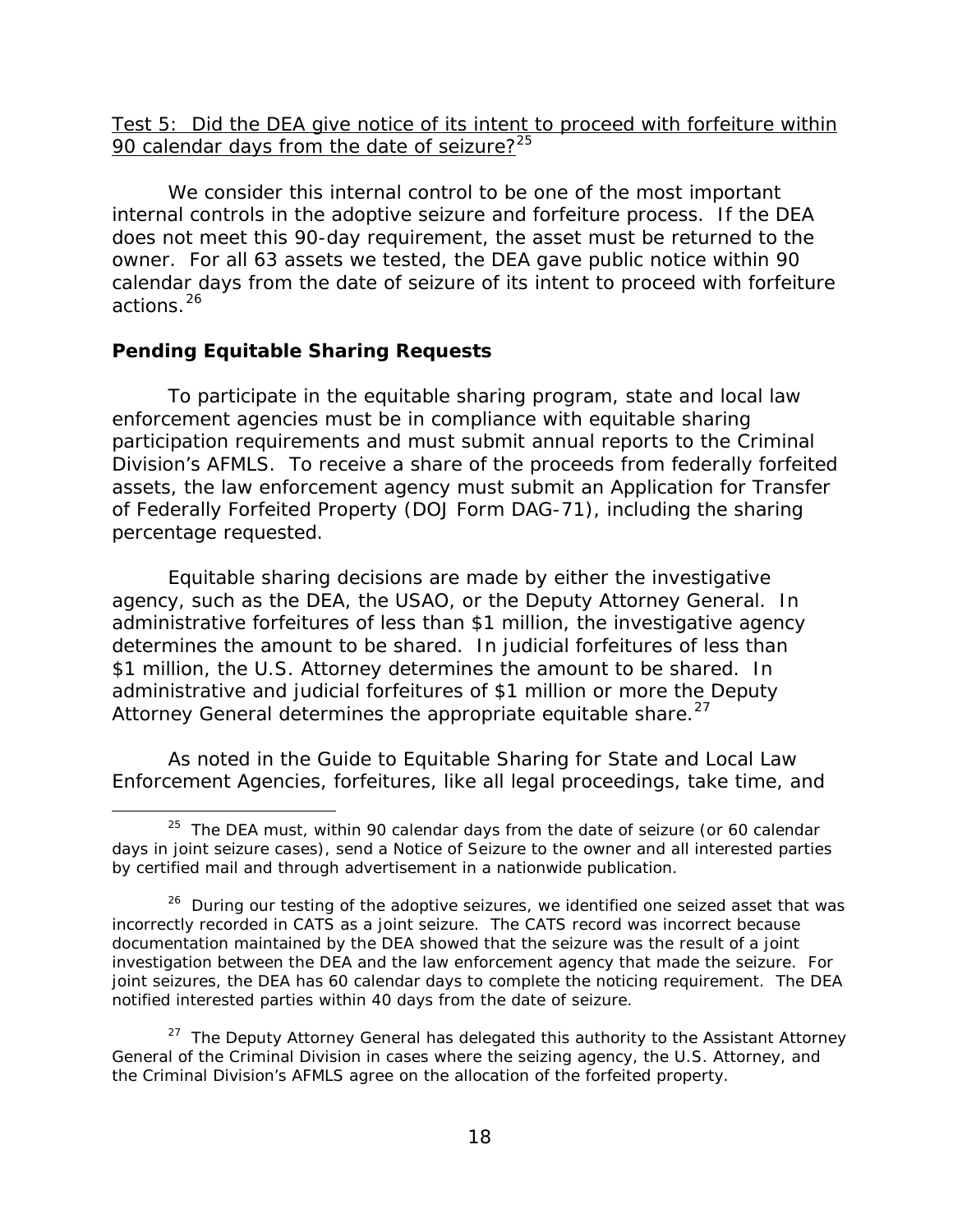has been made. After these actions are completed, the USMS, as the equitable sharing can only occur after the federal forfeiture process has been completed, the property has been disposed of, and a final sharing decision custodian of seized and forfeited assets, transfers the equitable sharing payments to the law enforcement agencies. We completed analysis of all equitable sharing requests for FY 2001 through FY 2011 and found that 96 percent of equitable sharing requests were completed in 4 years or less.<sup>28</sup>

 completed in 4 years, we analyzed the CATS data as of October 2011 and found that the data contained 9,035 equitable sharing requests totaling an years.<sup>[29](#page-23-1)</sup> To better understand the 4 percent of equitable sharing requests not estimated \$318.8 million that had been in a pending status for 4 to 10

Exhibit 8 shows the equitable sharing requests for adoptive and joint seizures processed by the DEA and other federal agencies that have been pending over 4 years.

 $\overline{\phantom{0}}$ 

<span id="page-23-0"></span> $28$  For judicial forfeitures (civil and criminal), 87 percent of the equitable sharing requests were completed within 4 years. For administrative forfeitures, 99 percent of the equitable sharing requests were completed within 4 years. For all forfeitures, 96 percent of the equitable sharing requests were completed within 4 years. The OIG analyzed requests pending longer than 4 years because they represent the oldest pending requests in our data sample. We do not intend to imply that all requests pending for less than 4 years have been or will necessarily be handled in a timely manner.

<span id="page-23-1"></span><sup>&</sup>lt;sup>29</sup> Pending equitable sharing requests are only an estimate because asset disposal costs and claims against the asset may reduce the amount of proceeds available for distribution. Also, according to CATS, 6,453 of the 9,035 pending equitable sharing requests (or an estimated \$229,085,650 of \$318,804,219) pertained to assets that had been forfeited to the United States Government.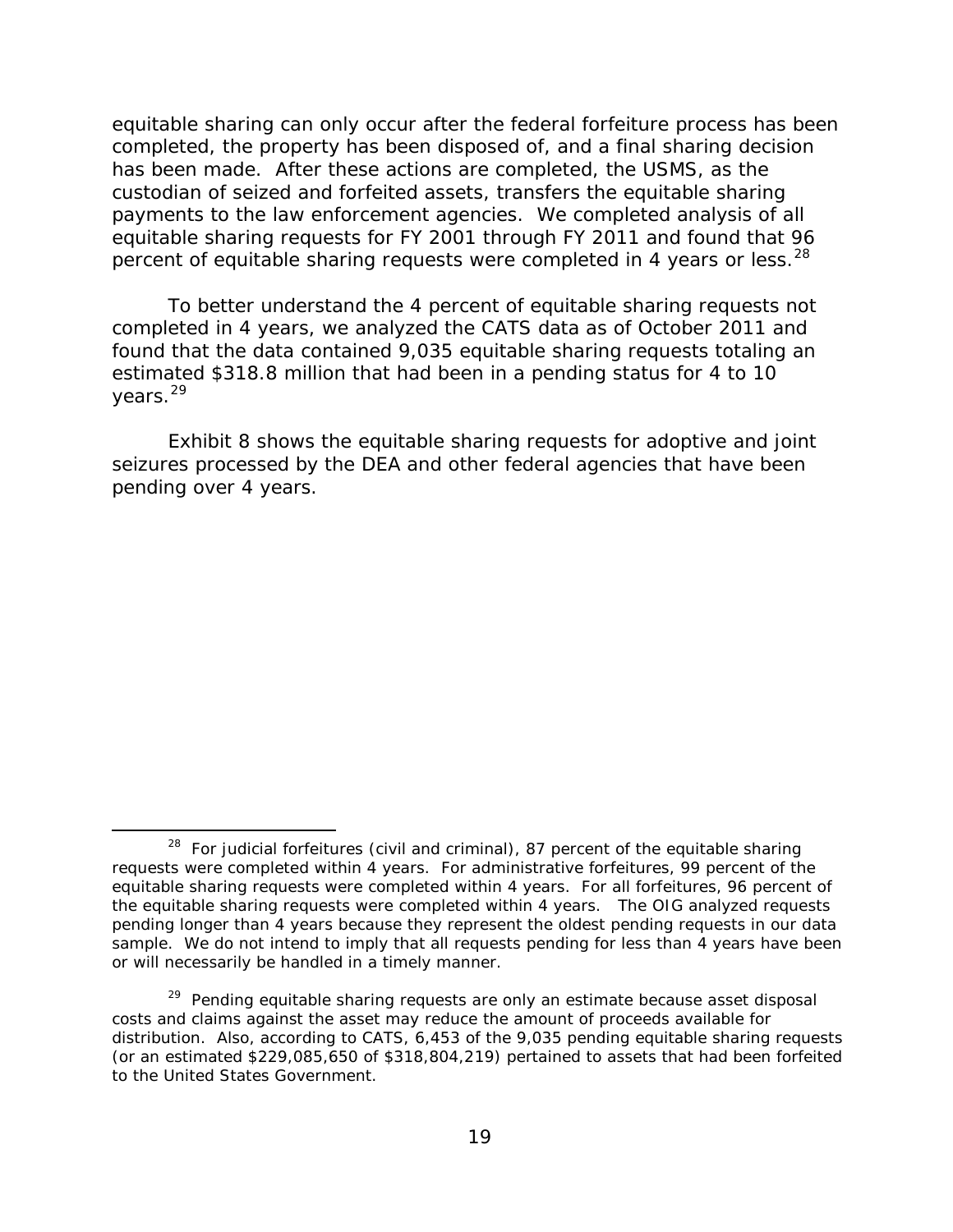### **Exhibit 8: Estimated Equitable Sharing Requests for Adoptive and Joint Seizures Processed by the DEA**

| <b>Fiscal</b>             | <b>Adoptive Seizures</b> |                                            | <b>Joint Seizures</b>                                    |                |                |
|---------------------------|--------------------------|--------------------------------------------|----------------------------------------------------------|----------------|----------------|
| Year of<br><b>Seizure</b> | <b>DEA</b>               | <b>Other</b><br>Federal<br><b>Agencies</b> | <b>Other</b><br><b>DEA</b><br>Federal<br><b>Agencies</b> |                | <b>Total</b>   |
| 2001                      | \$3,166,690              | \$247,433                                  | \$3,736,649                                              | \$11,096,700   | \$18,247,472   |
|                           | 86 requests              | 21 requests                                | 396 requests                                             | 766 requests   | 1,269 requests |
| 2002                      | \$1,313,936              | \$48,708                                   | \$2,648,932                                              | \$11,729,319   | \$15,740,895   |
|                           | 62 requests              | 7 requests                                 | 847 requests                                             | 325 requests   | 1,241 requests |
| 2003                      | \$291,566                | \$139,931                                  | \$3,272,088                                              | \$36,050,878   | \$39,754,463   |
|                           | 15 requests              | 14 requests                                | 373 requests                                             | 444 requests   | 846 requests   |
| 2004                      | \$114,168                | \$312,074                                  | \$2,660,544                                              | \$12,680,828   | \$15,767,614   |
|                           | 18 requests              | 12 requests                                | 356 requests                                             | 275 requests   | 661 requests   |
| 2005                      | \$249,296                | \$181,194                                  | \$20,702,022                                             | \$69,423,556   | \$90,556,068   |
|                           | 32 requests              | 12 requests                                | 660 requests                                             | 619 requests   | 1,323 requests |
| 2006                      | \$2,263,436              | \$1,106,959                                | \$11,749,539                                             | \$31,544,151   | \$46,664,085   |
|                           | 83 requests              | 28 requests                                | 812 requests                                             | 471 requests   | 1,394 requests |
| 2007                      | \$1,609,728              | \$209,633                                  | \$48,732,539                                             | \$41,521,721   | \$92,073,621   |
|                           | 67 requests              | 26 requests                                | 1,502 requests                                           | 706 requests   | 2,301 requests |
| <b>Total</b>              | \$9,008,820              | \$2,245,932                                | \$93,502,313                                             | \$214,047,153  | \$318,804,218  |
|                           | 363 requests             | 120 requests                               | 4,946 requests                                           | 3,606 requests | 9,035 requests |

**and Other Federal Agencies that Have Been Pending Over 4 Years[30](#page-24-0)**

Source: DOJ's Consolidated Assets Tracking System

ı

FYs 2001 through 2007 that have been pending for over 4 years. $31$  As of October 2011, these equitable sharing requests were still pending. Exhibit 9 At the DEA Atlanta Division, we identified \$2.6 million in equitable sharing requests (32 requests) associated with adoptive assets seized during shows the amount, the number of requests, and the reasons the requests were still pending.  $32$ 

<span id="page-24-0"></span> $30$  The amount of pending equitable sharing requests may be different than the amount disbursed because equitable sharing funds available for disbursements are based on the net proceeds after forfeiture. Net proceeds take into account any valid claims against the assets, payments to victims, federal case-related expenses, and any property management and disposal costs. Also, federal law mandates that sharing is discretionary. Any equitable sharing payments of less than \$50 scheduled for disbursement are "extinguished," and the funds remain in the Assets Forfeiture Fund.

<span id="page-24-1"></span> $31$  The equitable sharing requests we examined at the DEA Atlanta Division were selected from the CATS data as of February 12, 2011. In October 2011, we updated our CATS data through FY 2011. At that time, 32 of the equitable sharing requests we examined were still in a pending status.

<span id="page-24-2"></span> $32$  Eleven of the requests were also pending awaiting a sharing decision by the investigative agency (1 request) or the U.S. Attorney's Office (10 requests).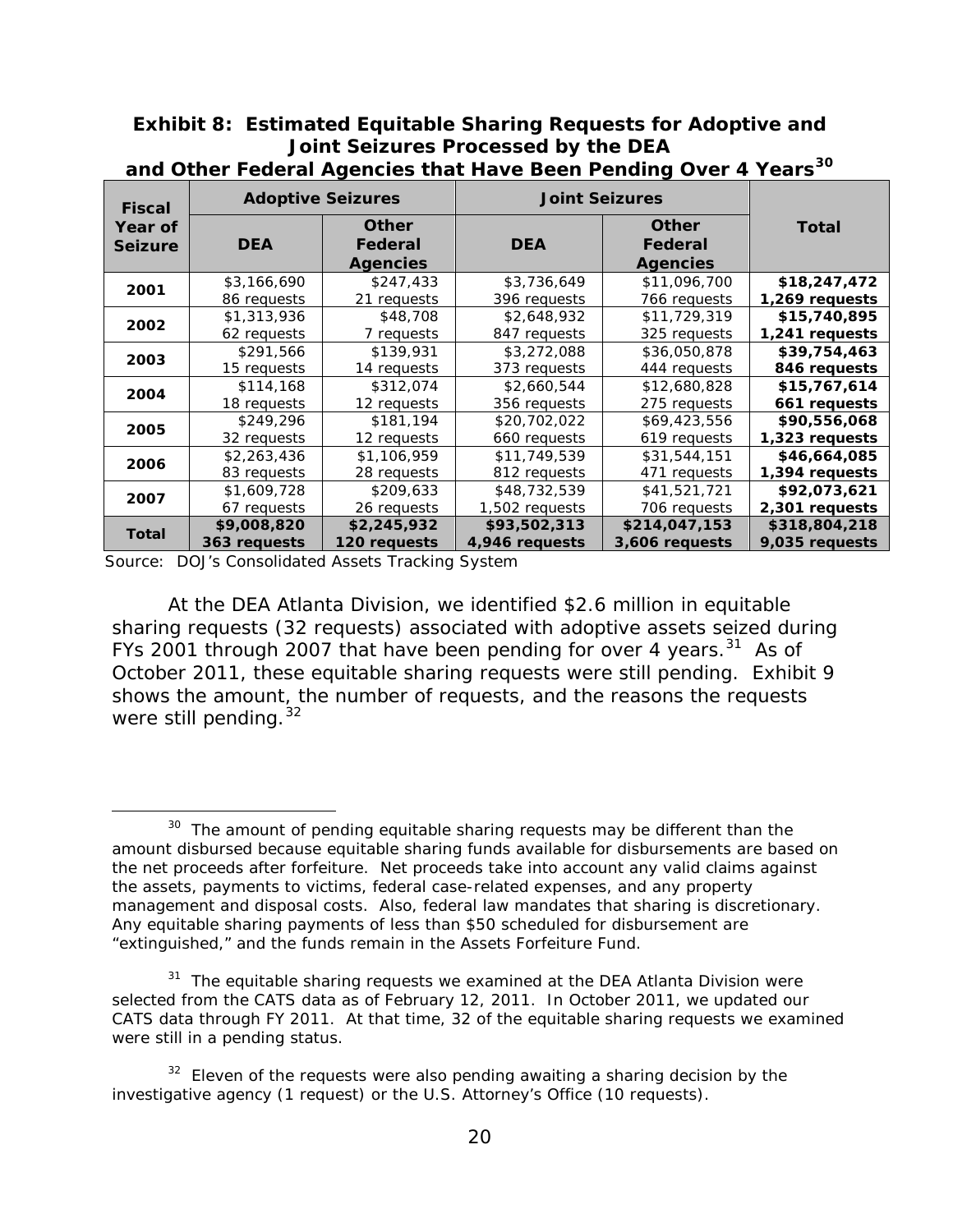### **(DEA Atlanta Division - Adoptive Seizures) Exhibit 9: Estimated Value and Number of Equitable Sharing Requests Pending Over 4 Years as of October 4, 2011**

|                                                                                                                        | <b>Year Asset was Seized</b> |                          |                         |                   |                   |                      |                        |                            |
|------------------------------------------------------------------------------------------------------------------------|------------------------------|--------------------------|-------------------------|-------------------|-------------------|----------------------|------------------------|----------------------------|
| Current<br><b>Status</b>                                                                                               | <b>FY</b><br>2001            | <b>FY</b><br>2002        | <b>FY</b><br>2003       | <b>FY</b><br>2004 | <b>FY</b><br>2005 | FY.<br>2006          | <b>FY</b><br>2007      | <b>Total</b>               |
| Pending.<br>Agency<br>was not in<br>compliance<br>with the<br>Asset<br>Forfeiture<br>Program.                          | \$287<br>1 request           | \$40,464<br>10 requests  |                         |                   |                   | \$7.616<br>1 request |                        | \$48,367<br>12 requests    |
| Pending.<br>Agency is<br>suspended<br>from the<br>equitable<br>sharing<br>program<br>and all<br>sharing is<br>on hold. | \$1,624,004<br>1 request     | \$672,650<br>9 requests  | \$270,102<br>6 requests |                   |                   |                      | \$8,399<br>1 request   | \$2,575,156<br>17 requests |
| <b>Subtotal</b>                                                                                                        |                              |                          |                         |                   |                   |                      |                        | \$2,623,523<br>29 requests |
| Pending.<br>Forfeiture<br>actions not<br>completed.                                                                    |                              |                          |                         |                   |                   |                      | \$8,260<br>2 requests  | \$8,260<br>2 requests      |
| Pending.<br>There are<br>no<br>proceeds<br>to share.                                                                   | \$4,160<br>1 request         |                          |                         |                   |                   |                      |                        | \$4,160<br>1 request       |
| <b>Total</b>                                                                                                           | \$1,628,451<br>3 requests    | \$713,115<br>19 requests | \$270,102<br>6 requests |                   |                   | \$7,616<br>1 request | \$16,659<br>3 requests | \$2,635,943<br>32 requests |

Source: DOJ's Consolidated Assets Tracking System

 $\overline{\phantom{0}}$ 

sharing requests).  $33$  Two of the 32 sharing requests totaling \$8,260 were Most of these equitable sharing requests (29 of the 32 requests, accounting for all but \$12,000 of the requested funds) were pending because the requesting law enforcement agencies were not in compliance with the equitable sharing program (9 agencies, 12 sharing requests) or equitable sharing was on hold because an agency was suspended from the program and was not eligible to receive equitable sharing funds (2 agencies, 17

<span id="page-25-0"></span> $33$  Fourteen pending equitable sharing requests are from a law enforcement agency that is suspended from the Asset Forfeiture Program and is currently not eligible to submit equitable sharing requests or receive the funds. Three other equitable sharing requests are from an agency that participated in the seizures with the suspended agency. Equitable sharing is on hold for all 17 requests.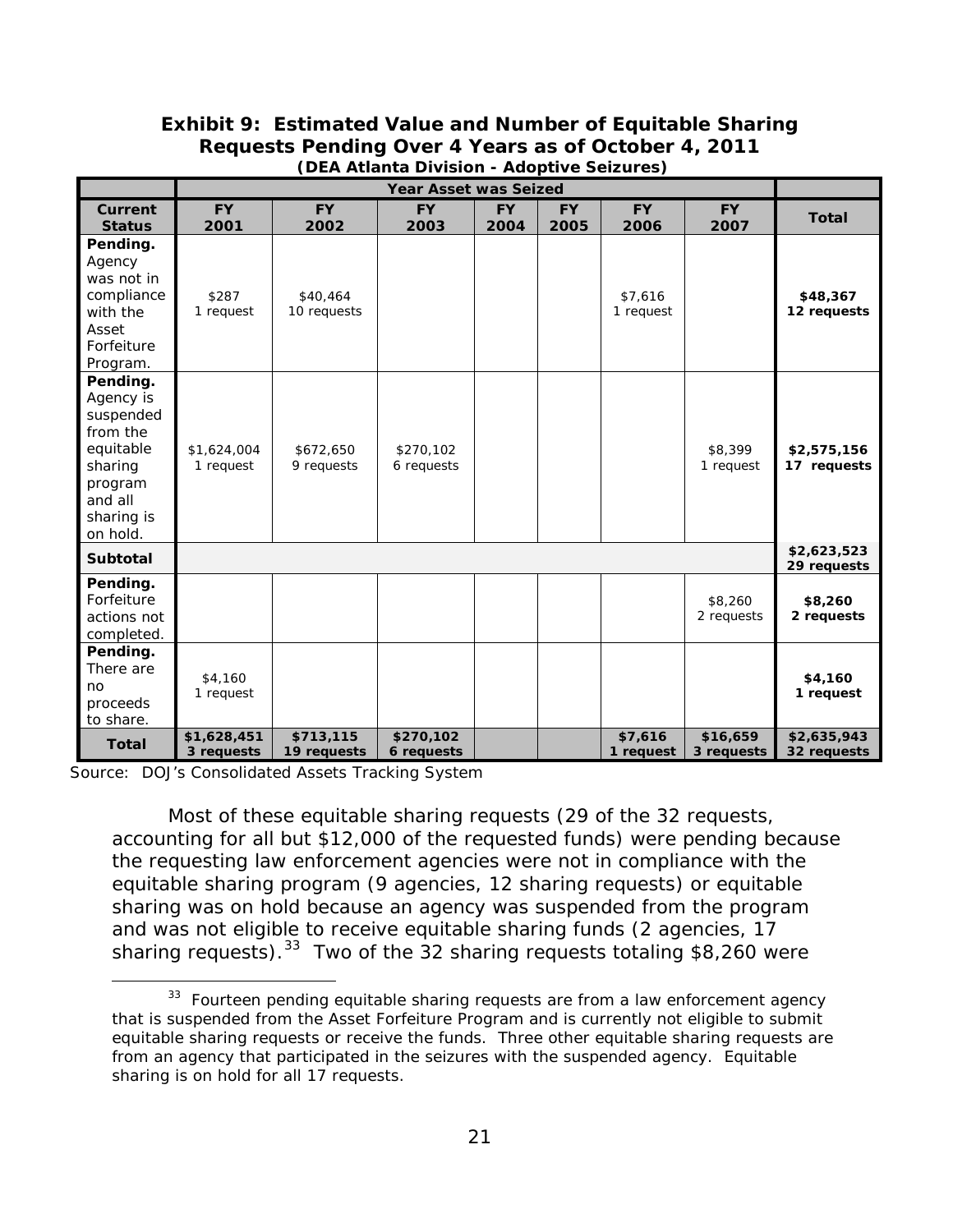proceeds to share.<sup>[34](#page-26-0)</sup> pending because forfeiture actions had not been completed and 1 of 32 equitable sharing requests for \$4,160 was pending because there were no

 more of the following actions must be completed: (1) the requesting law proceeds available for sharing.<sup>[35](#page-26-1)</sup> Before the status of these pending requests can be updated, one or enforcement agencies must submit a written certification to the AFMLS that they will comply with the equitable sharing program requirements; (2) the DEA or the USAO must complete the relevant forfeiture actions; (3) the DEA or the USAO must approve the equitable sharing request; or (4) the USMS must update the CATS record for the seized asset indicating that there are no

 We discussed the pending equitable sharing requests issue with the Department's Criminal Division. The Assistant Deputy Chief of the AFMLS, associated with the forfeited assets cannot be put to use for law enforcement purposes until they are paid. These pending requests represent millions of which monitors law enforcement agencies' compliance with equitable sharing participation requirements, told us that the equitable sharing funds dollars that are not being used to control and prevent crime.

 The Assistant Deputy Chief, AMFLS, also told us that most law its required annual certification report to the AFMLS.<sup>36</sup> The AFMLS official enforcement agencies considered to be out of compliance with the equitable sharing program are in that condition because the agency has not submitted also told us that at any one time there may be hundreds of agencies that are not in compliance, but within about 30 days the agencies submit the reports and are taken off the non-compliance list and are eligible to receive

 $\overline{\phantom{0}}$ 

<span id="page-26-0"></span> $34$  For the forfeited asset with no proceeds to share, a Justice Management Division official told us that the USMS did not complete a "Rejected – No proceeds" memo to complete the equitable sharing process.

<span id="page-26-1"></span> $35$  We note that the DEA appears to have taken steps to resolve some of these pending cases. Specifically, we noted that the DEA's seized asset files contained letters notifying the non-compliant law enforcement agencies that their equitable sharing requests were pending because they were not in compliance with the equitable sharing program.

<span id="page-26-2"></span> $36$  For an agency to remain in compliance, it must submit the Equitable Sharing Agreement and Certification Form annually, as required by the *Guide to Equitable Sharing for State and Local Law Enforcement Agencies*. The agreement and certification form reports the amount of equitable sharing funds an agency received and expended, by category, in the prior fiscal year. Failure to file the form within 60 days of the end of the agency's fiscal year results in an agency becoming non-compliant and unable to receive additional equitable sharing until the required paperwork is properly submitted.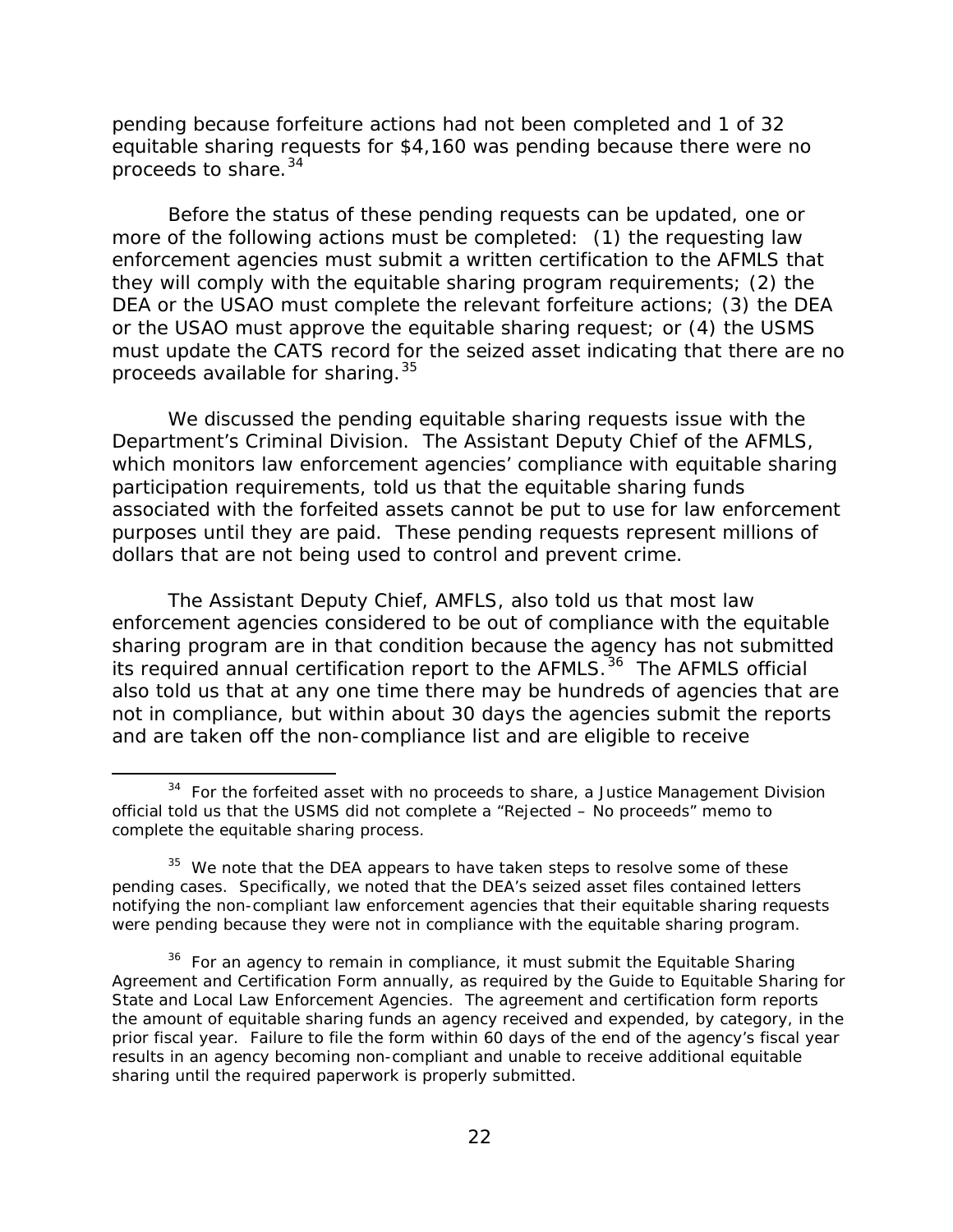payment.<sup>[37](#page-27-1)</sup> The AFMLS official stated that the equitable sharing requests equitable sharing request would not be paid. When a request is Forfeiture Fund. However, the AFMLS official told us that the CATS records the sharing program or a backlog in the payments process. Consequently, that were pending because of non-compliance probably should have been "extinguished," meaning a decision was made that a previously approved extinguished, the asset is still forfeited, but the funds remain in the Asset may be incorrect because of timing differences between the equitable sharing payment date and the dates the agencies were in or out of compliance with these pending requests may have been paid, but the CATS records were not updated.

The Assistant Deputy Chief, AFMLS, told us that investigative agencies should have a process to identify equitable sharing requests that are in pending status for more than 6 months after forfeiture actions have been completed and, if needed, update the CATS records.

 be updated by the DEA because other DOJ components must take actions and update the CATS records. For example, a litigating component may need actions. During discussion of our results regarding pending assets, DEA officials told us that a large number of DEA assets shown as pending in CATS cannot to update the status of civil or criminal actions pertaining to an asset. DEA staff do not have the capability to update CATS for another component's

#### <span id="page-27-0"></span>**Conclusion**

l

 adoption requests that were denied. We also found that the adoption request We found that the DEA generally complied with the internal controls for adoptive seizures that we tested. The DEA's adoptive seizure process was designed to ensure compliance with laws and regulations, except that the process did not require that the DEA to make and preserve records of form published by the Criminal Division and used by state and local law enforcement agencies to request a federal adoption should be revised to provide DEA managers with better information pertaining to whether the

<span id="page-27-1"></span> $37$  The Assistant Deputy Chief of the Criminal Division's AFMLS said that although the Division maintains the date of the most current change to each law enforcement agency's compliance status, it does not maintain historical information about the dates that law enforcement agencies were in and out of compliance with the equitable sharing program. If law enforcement agencies fail to become compliant within one year, their previously approved equitable sharing requests may be "extinguished" and the corresponding money may remain in the Assets Forfeiture Fund.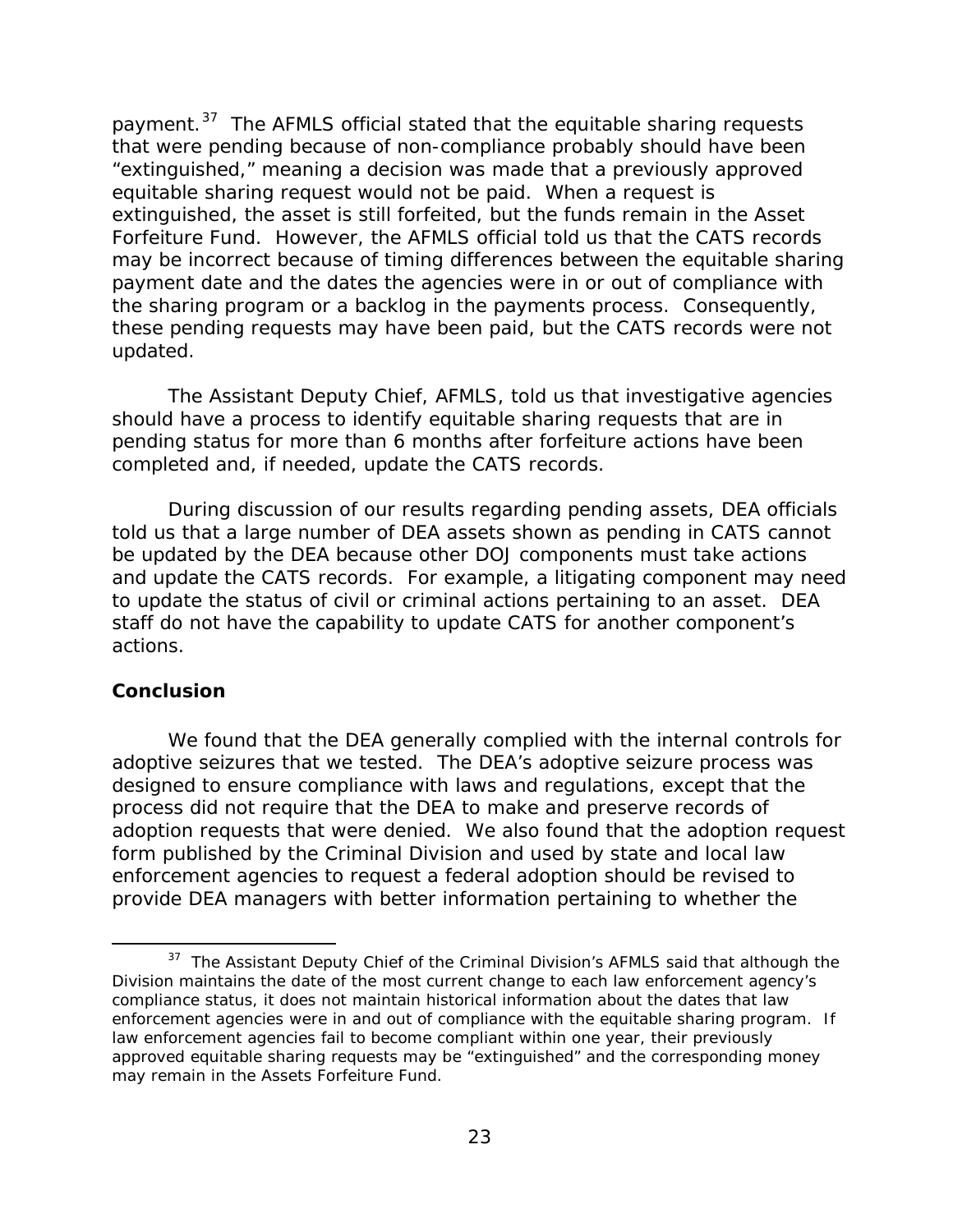pending status for 4 to 10 years after the assets were seized.<sup>[38](#page-28-1)</sup> This control and prevent crime. The pending requests were from all federal agencies that participate in the Asset Forfeiture Program. At the DEA Atlanta state or local law enforcement agency making the adoption request checked with a state or local prosecutor, if required, before seeking a federal adoption. We also found that as of October 2011 there were 9,035 equitable sharing requests totaling an estimated \$318.8 million that were still in a represents a significant amount of resources that are not being used to Division, 29 of those requests totaling \$2.6 million were still pending because the requesting law enforcement agency was not in compliance with or was suspended from the equitable sharing program.

 An official from the Criminal Division told us that the funds associated with pending equitable sharing requests cannot be put to use for law agencies. The DEA needs to coordinate with JMD's AFMS to identify long- pending requests and ensure CATS is updated. enforcement purposes until they are disbursed to the law enforcement

### <span id="page-28-0"></span>**Recommendations**

ı

We recommend that the DEA:

- 1. Implement procedures to create and maintain records of adoption requests that were denied. Those records could consist of emails between the DEA and the law enforcement agency requesting the adoption with all relevant details about the seizures and the reasons the adoption requests were denied.
- 2. Coordinate with the Criminal Division, AFMLS, to modify the Request for Adoption of State or Local Seizure form so that the question "Has a state or local prosecutor declined the case?" can only be answered "Yes," "No" or "Not Applicable," and add a line to capture the reason for the response.
- pending request. pending request.<br>38 According to CATS, 6,453 of the 9,035 pending equitable sharing requests (or an 3. Coordinate with JMD's AFMS regarding the need for a system to: (1) identify equitable sharing requests pending for more than 6 months after forfeiture and disposal actions are completed, and (2) ensure that the appropriate DOJ component updates CATS as necessary for each

<span id="page-28-1"></span> estimated \$229,085,650 of \$318,804,219) pertained to assets that had been forfeited to the United States Government.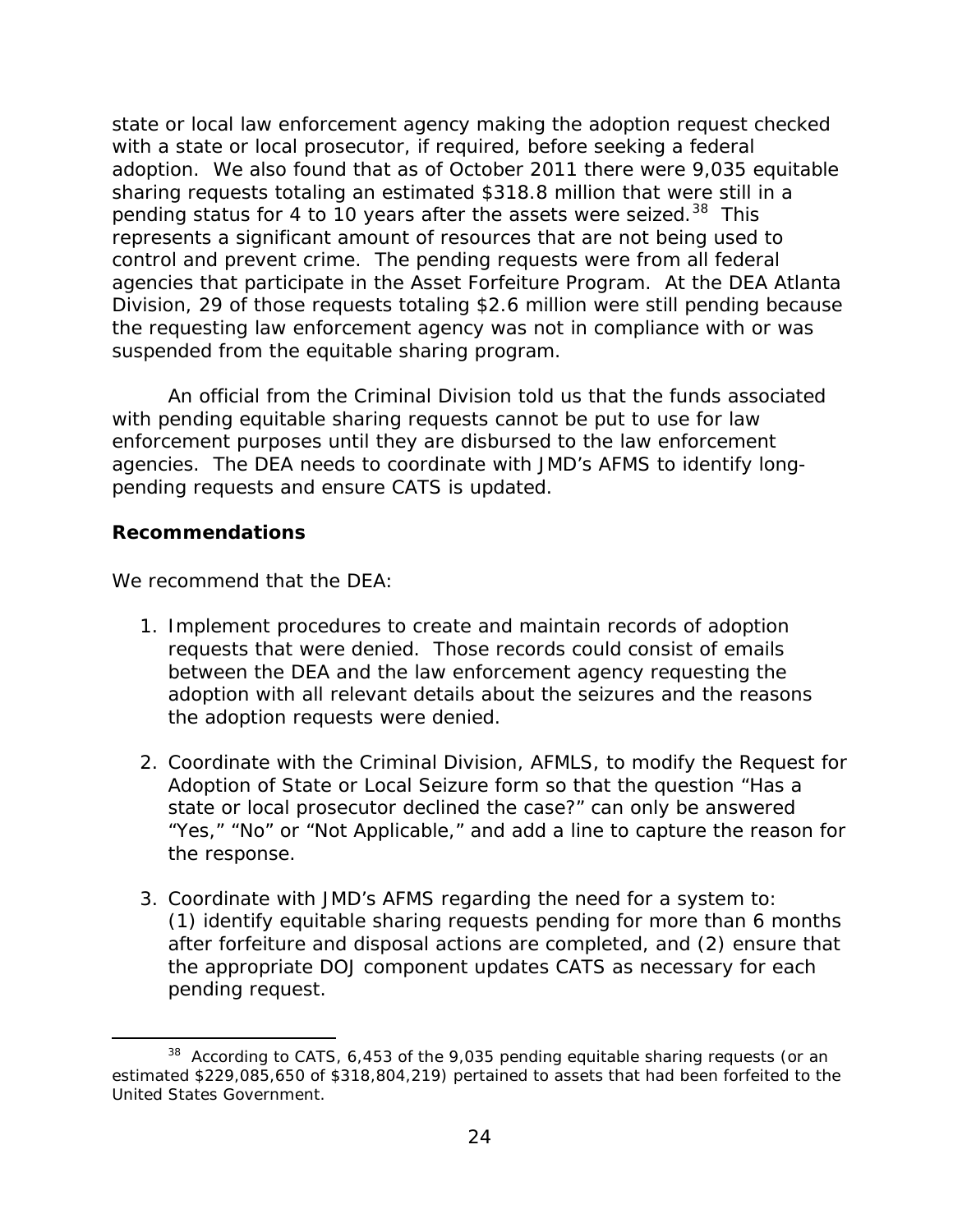### **STATEMENT ON COMPLIANCE WITH LAWS AND REGULATIONS**

<span id="page-29-1"></span><span id="page-29-0"></span>Asset Forfeiture Program.<sup>39</sup> We completed these tests to obtain reasonable assurance about the DEA's compliance with laws and regulations that, in our As required by *Government Auditing Standards*, we tested a sample of assets seized by state and local law enforcement agencies and adopted by the DEA for processing under federal forfeiture law through the Department's judgment if not complied with, could have a material effect of the DEA's and Department's operations. In planning our audit, we identified the following laws and regulations that were significant within the context of our audit objective:

- Federal seizure and forfeiture laws;
- State seizure and forfeiture laws:
- The DEA Agents Manual;

 $\overline{\phantom{0}}$ 

- Guide to Equitable Sharing for State and Local Law Enforcement Agencies, April 2009;
- The Attorney General's Guidelines on Seized and Forfeited Property, July 1990 (amended November 2005); and
- Asset Forfeiture Policy Manual (published by the Department).

instances of noncompliance with the laws and quidelines we reviewed. Except for any instances of noncompliance identified in the Findings and Recommendations section of this report, we did not identify any other instances of noncompliance with the laws and guidelines we reviewed.<br>  $\frac{39}{2}$  Our methodology for selecting a sample of seized assets for testing is described in

<span id="page-29-2"></span><sup>&</sup>lt;sup>39</sup> Our methodology for selecting a sample of seized assets for testing is described in detail in Appendix I, Audit Objectives, Scope, and Methodology.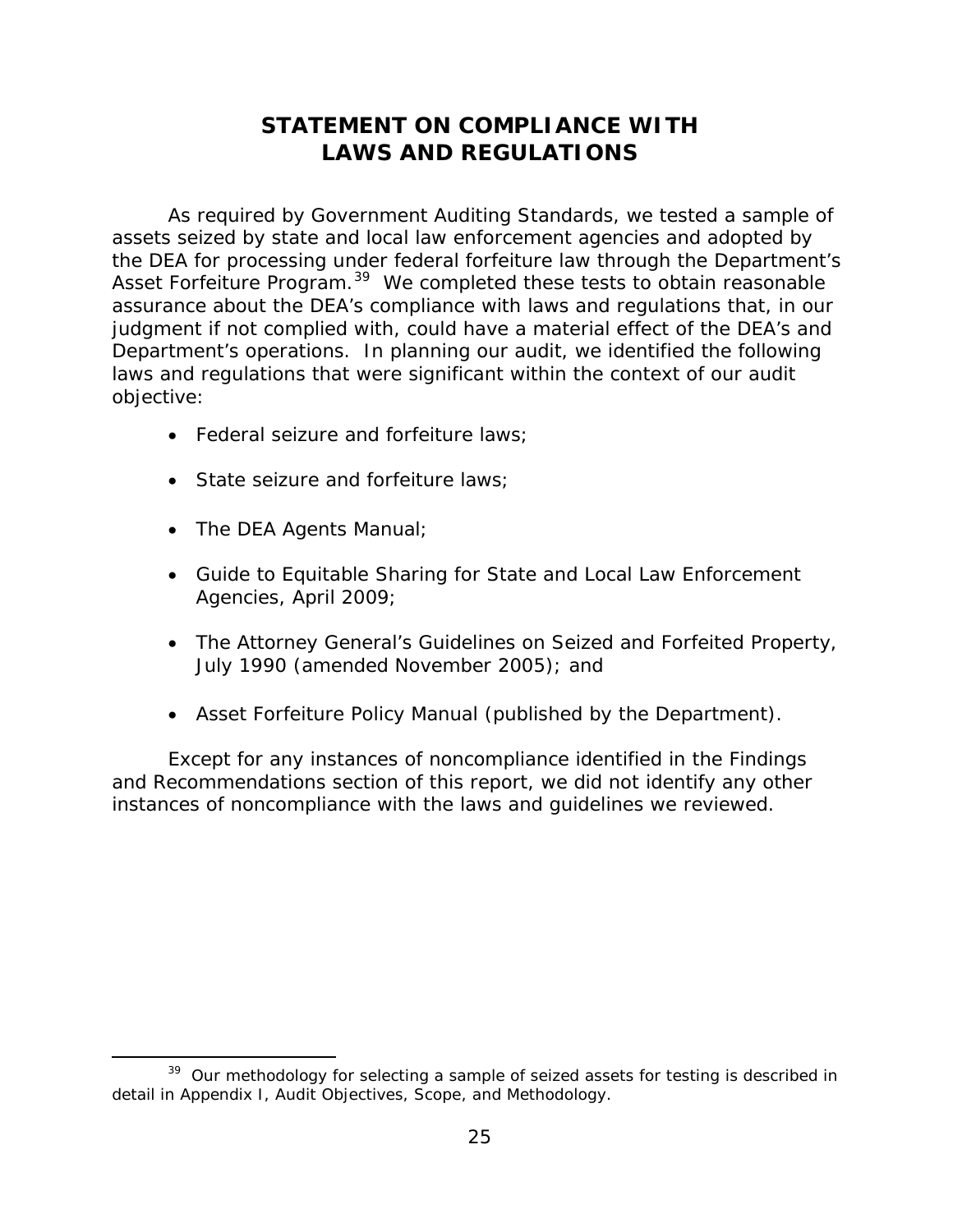### **STATEMENT ON INTERNAL CONTROLS**

<span id="page-30-0"></span> As required by the *Government Auditing Standards,* we tested, as appropriate, internal controls significant within the context of our audit objective. A deficiency in an internal control exists when the design or operation of a control does not allow management or employees, in the normal course of performing their assigned functions, to timely prevent or detect: (1) impairments to the effectiveness and efficiency of operations, (2) misstatements in financial or performance information, or (3) violations of laws and regulations. Our assessment of the DEA's internal controls was *not*  made for the purpose of providing assurance on its internal control structure as a whole. The DEA's management is responsible for the establishment and maintenance of internal controls.

 As noted in our report, the DEA needs to implement internal control procedures to create and maintain documentation of adoption requests that were denied.

Because we are not expressing an opinion on the DEA's internal control structure as a whole, this statement is intended solely for the information and use of the auditee. This restriction is not intended to limit the distribution of this report, which is a matter of public record.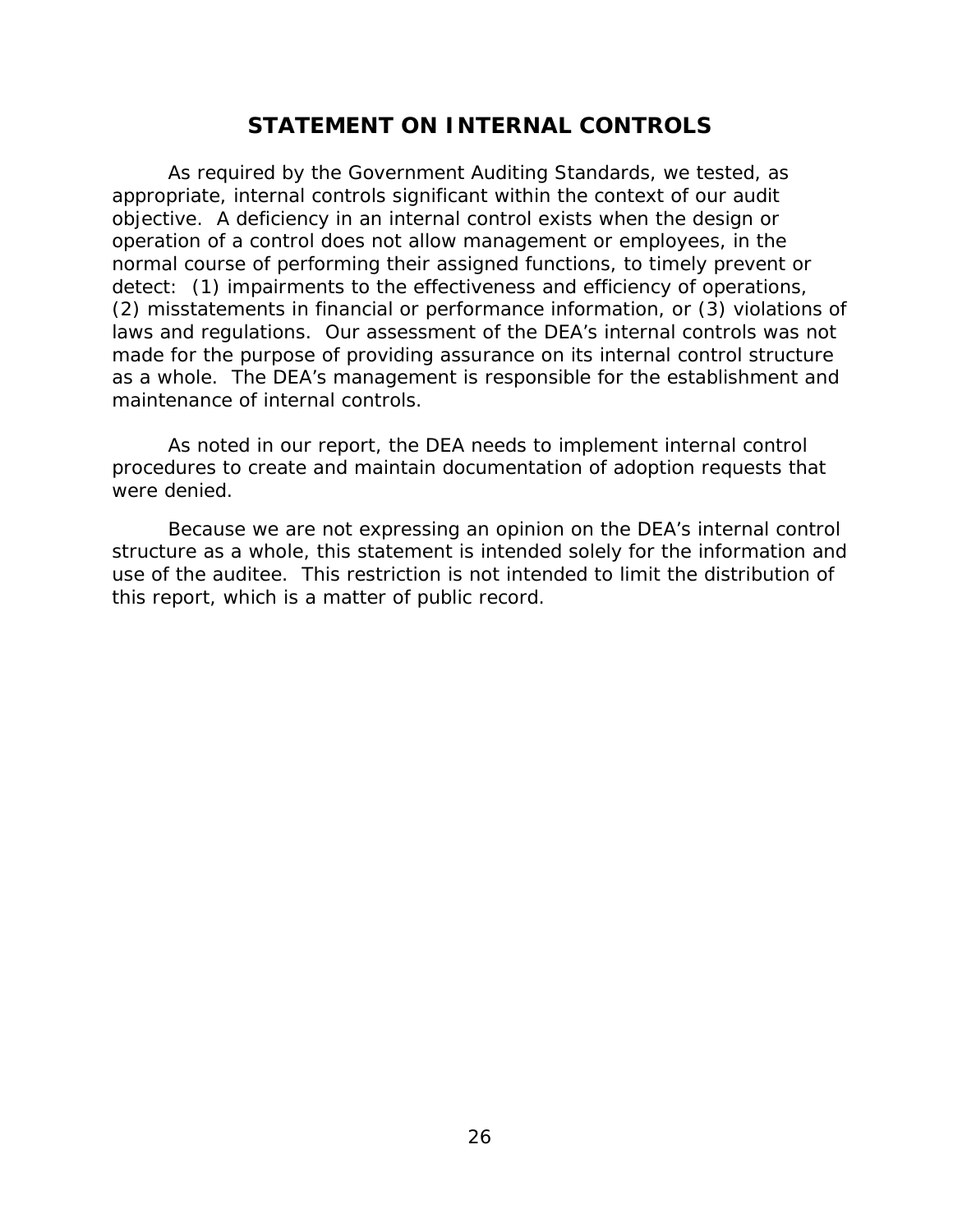## <span id="page-31-0"></span>**AUDIT OBJECTIVE, SCOPE, AND METHODOLOGY**

### <span id="page-31-1"></span>**Objective**

<span id="page-31-2"></span> $\overline{\phantom{0}}$ 

The objective of this audit was to assess the design and implementation of the Drug Enforcement Administration's adoptive seizure process.

### **Scope and Methodology**

 We conducted this performance audit in accordance with generally accepted government auditing standards. Those standards require that we plan and perform the audit to obtain sufficient, appropriate evidence to provide a reasonable basis for our findings and conclusions based on our audit objective. We believe that the evidence obtained provides a reasonable basis for our findings and conclusions based on the audit objective.

where we conducted detailed audit testing.<sup>[40](#page-31-2)</sup> We also tested those internal To assess the design and implementation of the DEA's adoptive seizure process, we identified applicable federal and state seizure laws, reviewed the DEA's internal controls for adoptive seizures, and interviewed officials at DEA Headquarters, the Department of Justice's Criminal Division, the DOJ Justice Management Division, and at the DEA Division office in Atlanta, Georgia, controls that we considered significant within the context of our audit objective.

efficient use of time and cost resources. We selected the DEA Atlanta Division for testing because within the DEA's 21 field divisions the Atlanta Division processed the largest dollar value of adopted seized assets and testing at that location enabled us to make

 FY 2007 through February 12, 2011 (the date we downloaded the data). In We obtained the universe of adopted seizures from which we selected our sample by downloading from the DOJ's Consolidated Assets Tracking System (CATS) assets seized from October 1, 2000, through February 12, 2011, and adopted by the DEA for processing under federal forfeiture law. To compile the universe, we used two datasets with different date ranges for the seizure dates. One dataset contained the DEA's adoptive seized assets from order to capture adoptive assets with older pending equitable sharing

<sup>&</sup>lt;sup>40</sup> We did not interview state and local law enforcement officers.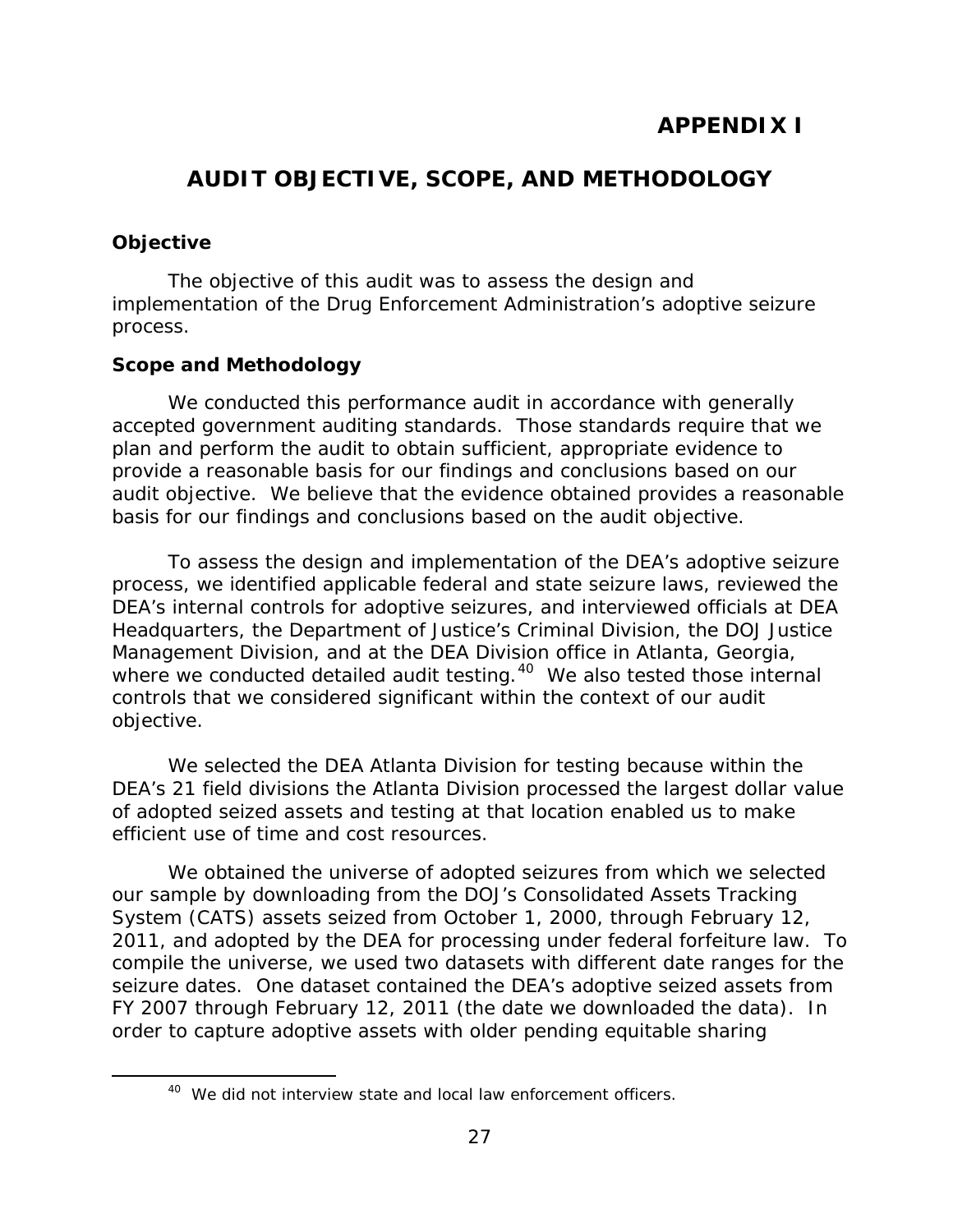requests, we used a dataset with the DEA's adoptive seized assets from seizure date FY 2001 to February 12, 2011.<sup>41</sup>

 analysis on different data variables that included the DEA division offices, the To develop our sampling plan we performed descriptive statistical current value of the seized assets, the number of equitable sharing requests, equitable sharing requests that were in a pending status, and the dates of different events associated with the adoptive seizures process.

 sharing proceeds associated with the adoptive seizures. We used the Analysis of the adoptive seized assets indicated a wide variation between the status of requests for equitable sharing and the processing of different seized assets. To capture the maximum information on several aspects of the adoptive seizure process, we used multiple criteria to select our judgmental sample. We employed multiple tests to assess various aspects of the process from adoption to disbursement of the equitable following information-based criteria to select our sample of adoptive assets for testing.

- Adoptive seized assets with pending equitable sharing requests (FY 2001 through February 12, 2011),
- (FY 2007 through February 12, 2011), • Adoptive seized assets with equitable sharing requests that were disbursed and equitable sharing requests that were rejected
- Adoptive seized assets with equitable sharing requests that were disbursed and equitable sharing requests that were still pending (FY 2007 through February 12, 2011), and
- Adoptive seized asset records with data anomalies such as the date the asset was adopted by the DEA is more than 30 days after the date the asset was seized (FY 2007 through February 12, 2011).

Using these criteria, we selected a preliminary sample of 82 seized assets (with 133 associated equitable sharing requests) adopted by the DEA Atlanta Division office in Atlanta, Georgia. We performed limited testing on 58 of the 82 sample assets and eliminated those 58 assets from our detailed audit testing. The results of our preliminary judgmental sample detailed

 $\overline{\phantom{0}}$ 

<span id="page-32-0"></span> $41$  In October 2011, we obtained updated CATS records through the end of FY 2011 to capture 11 complete years of historical information on seizures and equitable sharing requests. The seizures and equitable sharing requests after February 12, 2011, were not part of our detailed audit testing.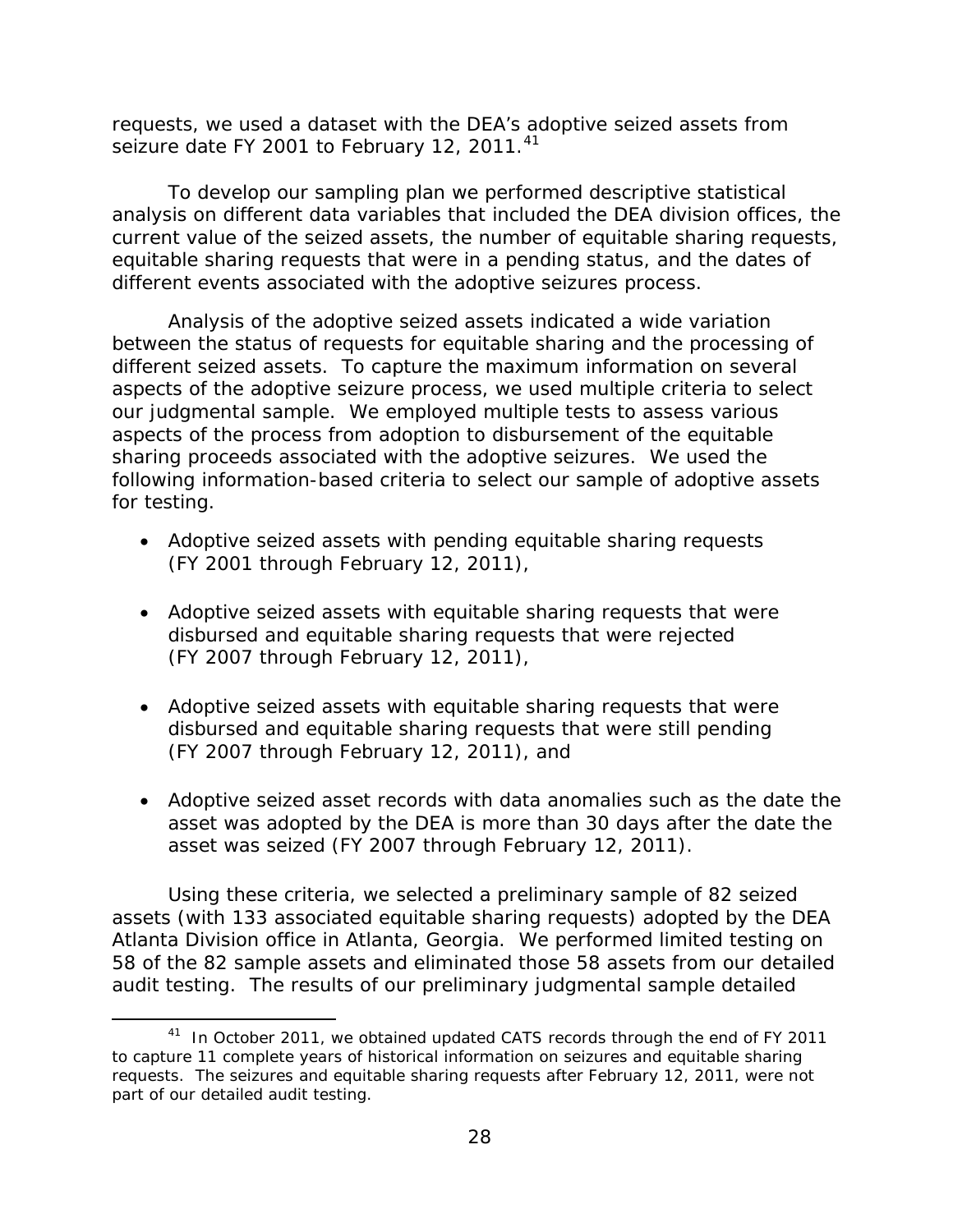testing showed that there were few exceptions for the compliance tests we conducted.

 After reviewing the preliminary results of our detailed audit testing at the Atlanta Division office on 24 adoptive assets, we selected another Carolina, South Carolina, and Tennessee. Our sampling design and judgmental sample from the remaining 15 offices within the DEA Atlanta Division. Our second judgmental sample included 39 adopted assets from FY 2007 through February 12, 2011. We selected these adoptive assets randomly from the remaining offices after allocating the sample proportional to the number of adoptive seizures at the respective offices. Our second judgmental sample of 39 adoptive assets had 62 requests for a share of the proceeds and covered DEA field offices in the states of Georgia, North methodology does not permit us to project our audit test results to the universe of adoptive assets from which we selected our sample.

 state and local law enforcement agencies and adopted by the DEA Atlanta Division office in Georgia, North Carolina, South Carolina, and Tennessee for Overall, we conducted detailed audit testing on 63 assets seized by processing through the DOJ Asset Forfeiture Program.

For each of the seizures sampled, we interviewed DEA officials and reviewed documentation from the DEA's seized asset files to determine the following:

- If required, did a state or local prosecutor decline to proceed with forfeiture under state law?
- adoption within 30 days from the date the asset was seized? • Did the state or local law enforcement request DEA approval of the
- For adoption requests approved by DEA managers in field offices, was one of the sufficient probable cause factors, as defined in the DEA Agents Manual, documented in the police report or other documentation from the seizing agency?
- request sent to DEA Headquarters legal staff for review and approval • If the seizure was not based on sufficient probable cause for DEA managers in field offices to approve the adoption request form, was the within 5 days from the date of the adoption request?
- Did the DEA give notice within 90 days from the date of seizure of its intent to proceed with forfeiture?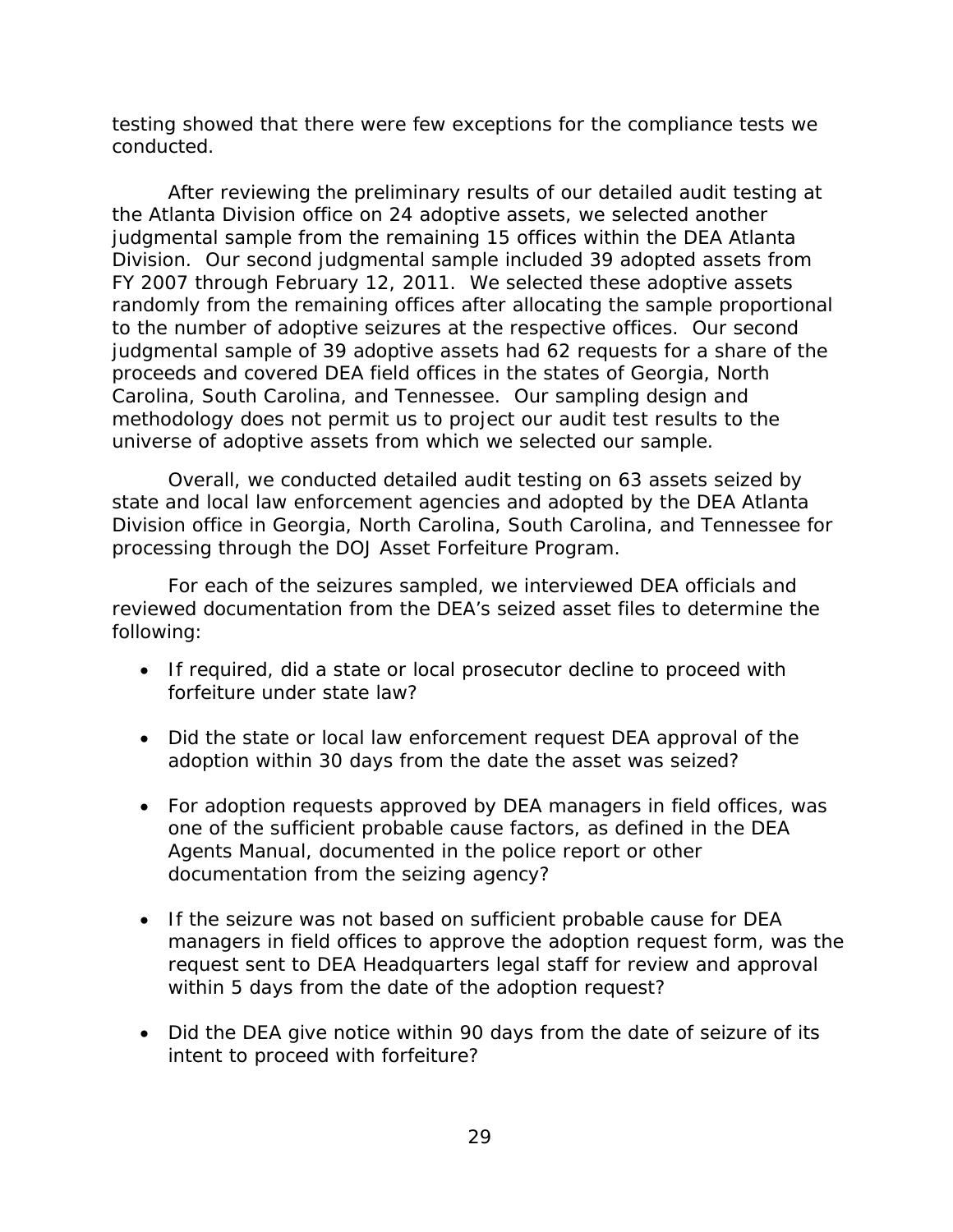We also referred to the: (1) Guide to Equitable Sharing for State and Local Law Enforcement Agencies, (2) The Attorney General's Guidelines on Seized and Forfeited Property, (3) the DEA Agents Manual, (4) the Asset Forfeiture Policy Manual published by the DOJ and (5) the DEA's training material on adoptive seizures as needed to complete this audit.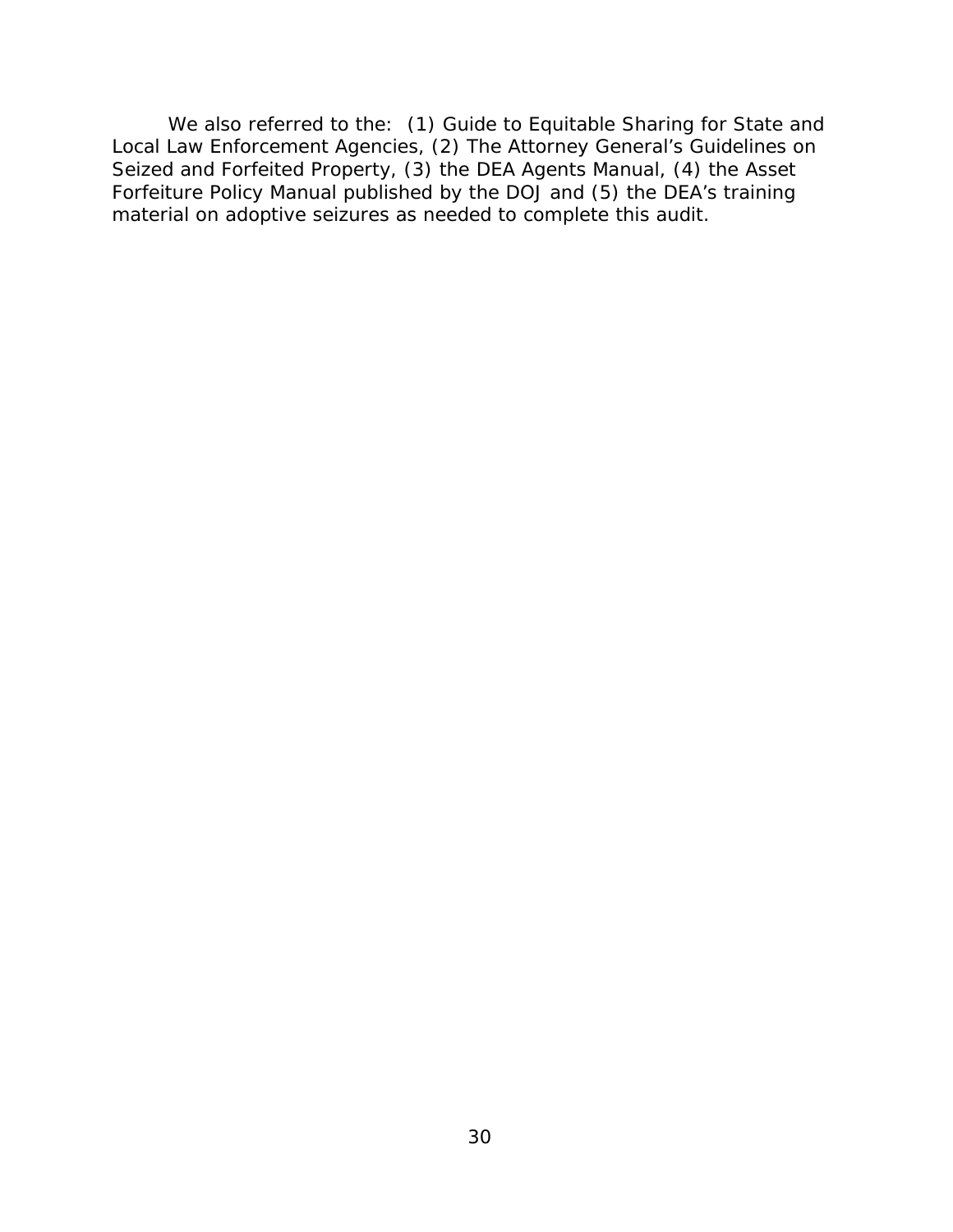# <span id="page-35-0"></span>**APPENDIX II**

<span id="page-35-2"></span><span id="page-35-1"></span>

|                                                                                         | <b>REQUEST FOR ADOPTION OF STATE OR</b>                                                                                                                               |
|-----------------------------------------------------------------------------------------|-----------------------------------------------------------------------------------------------------------------------------------------------------------------------|
|                                                                                         | <b>LOCAL SEIZURE FORM</b><br><b>Request for Adoption of State or Local Seizure</b>                                                                                    |
|                                                                                         |                                                                                                                                                                       |
| <b>Federal Use Only</b><br>Asset Identifier:<br>Agency Case Number:                     | Request must be submitted to the federal investigative<br>■<br>agency within 30 calendar days of state and local<br>seizure date unless circumstances merit a waiver. |
| Seizure Date:<br>Judicial District:                                                     | Federal investigative agency shall review all requests<br>for adoptions.                                                                                              |
| Date Request Received:                                                                  | U.S. Marshals Service must be consulted for purposes<br>of preseizure planning prior to adoption                                                                      |
| Name of Requesting State or local Agency:<br><b>Contact Person:</b><br>Date of Seizure: | TelephoneNumber (Super                                                                                                                                                |
| Date of Request:                                                                        |                                                                                                                                                                       |
| Delay Requested in Processing: Yes (<br>No $($ $)$                                      | ) Reason:                                                                                                                                                             |
| Criminal Case:                                                                          |                                                                                                                                                                       |
| <b>State</b><br>$)$ Case #<br>Federal () Case #                                         | <b>District Attorney Assigned:</b><br><b>Assistant U.S. Attorney:</b>                                                                                                 |
| Was Property Seized Pursuant to State Warrant                                           | <b>State Forfeiture Action Initiated:</b>                                                                                                                             |
| $N_{0}$ ( )<br>) Attach Copy<br>Yes (                                                   | $Yes( )$ No (                                                                                                                                                         |
| If yes, explain circumstances:                                                          |                                                                                                                                                                       |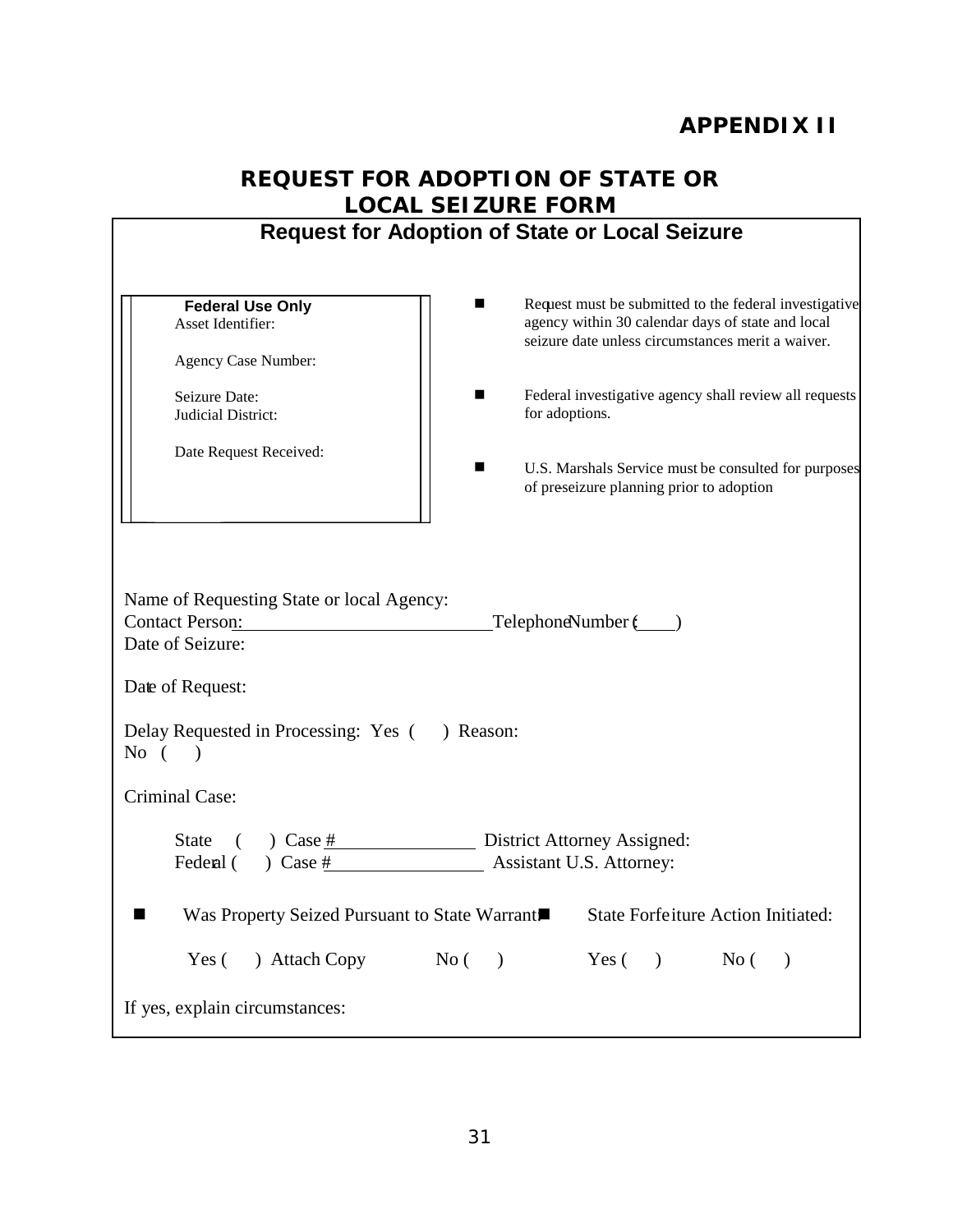| Has a State or local prosecutor declined to proceed with forfeiture under State law?                                                                                          |
|-------------------------------------------------------------------------------------------------------------------------------------------------------------------------------|
| Yes $( )$ No $( )$                                                                                                                                                            |
| Please provide name of state or local prosecutor and declination date:                                                                                                        |
| Date<br>Name                                                                                                                                                                  |
| Has another Federal Agency been contacted, and declined to proceed with this forfeiture under<br>Federal law?<br>Yes(<br>No(<br>$\rightarrow$                                 |
| Have you attached copies of pertinent investigative or arrest reports and copies of any affidavits<br>filed in support of a seizure warrant?<br>Yes (<br>No(<br>$\rightarrow$ |
| To be Completed by Federal Investigative Agency                                                                                                                               |
| Recommend Adoption: [ ] Adoption is in accord with general and local policy.                                                                                                  |
| Decline Adoption: [ ] Reason for declination:                                                                                                                                 |
| Investigative Agency Reviewing Official:                                                                                                                                      |
| Date<br>Signature                                                                                                                                                             |
| Immediate Probable Cause Review needed if following factors are not present:                                                                                                  |
| seizure was based on judicial warrant<br>I –                                                                                                                                  |
| arrest made in connection with seizure<br>L                                                                                                                                   |
| drugs or other contraband were seized from the person from whom the property was seized                                                                                       |
| Investigative Agency Headquarters Approval:                                                                                                                                   |
| Signature<br>Date                                                                                                                                                             |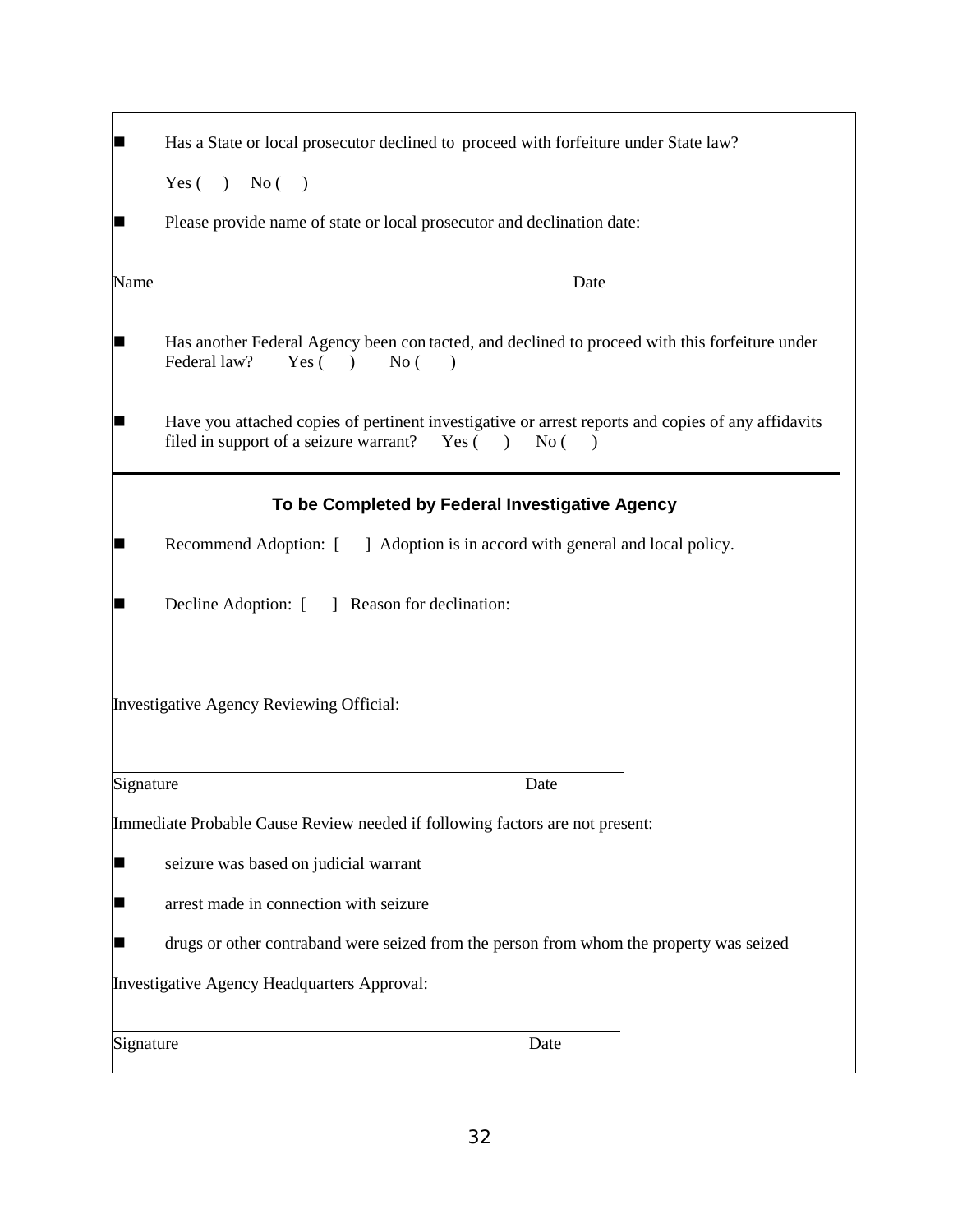### **APPENDIX III**

### <span id="page-37-0"></span>**THE DRUG ENFORCEMENT ADMINISTRATION'S RESPONSE TO THE DRAFT AUDIT REPORT**



U. S. Department of Justice Drug Enforcement Administration

*www.dea.gov* 

Washington, D.C. 20537

#### SEP 2 0 2012

#### **MEMORANDUM**

TO: Fenis B. Polk Regional Audit Manager Atlanta Regional Audit Office Office of the Inspector General

FROM: Kevin M. Foley Att HL2 Deputy Chief Inspector Office of Inspections

SUBJECT: DEA's Response to the OIG's Draft Report: *Audit of the Drug Enforcement* Administration's Adoptive Seizure Process and Status of Related Equitable Sharing *Requests* 

The Drug Enforcement Administration (DEA) has reviewed the Department of Justice (DOJ), Office of the Inspector General's (OIG) draft audit report, entitled: *Audit of the Drug Enforcement* Administration's Adoptive Seizure Process and Status of Related Equitable Sharing Requests. DEA acknowledges OIG's efforts in conducting a review of DEA's adoptive seizure process of forfeited assets under state law or under federal law through the Department's Asset Forfeiture Program. DEA is committed to coordination with federal, state, and local law enforcement officials on mutual drug enforcement efforts to address drug-related crime and help local law enforcement agencies confront drug trafficking to ensure that criminal organizations and individuals do not benefit from illegal activity.

DEA appreciates that the draft audit report indicates DEA's Adoptive Seizure Program generally complied with its internal controls for adoptive seizures. While DEA remains committed to process improvements and will work to implement the recommendations made by the OIG, the report identifies areas in which coordination and action from other components and the Department is needed.

DEA provides the following response to the OIG's recommendations:

Recommendation 1. Implement procedures to create and maintain records of adoption requests that were denied. Those records could consist of emails between the DEA and the law enforcement agency requesting the adoption with all relevant details about the seizures and the reasons tbe adoption requests were denied.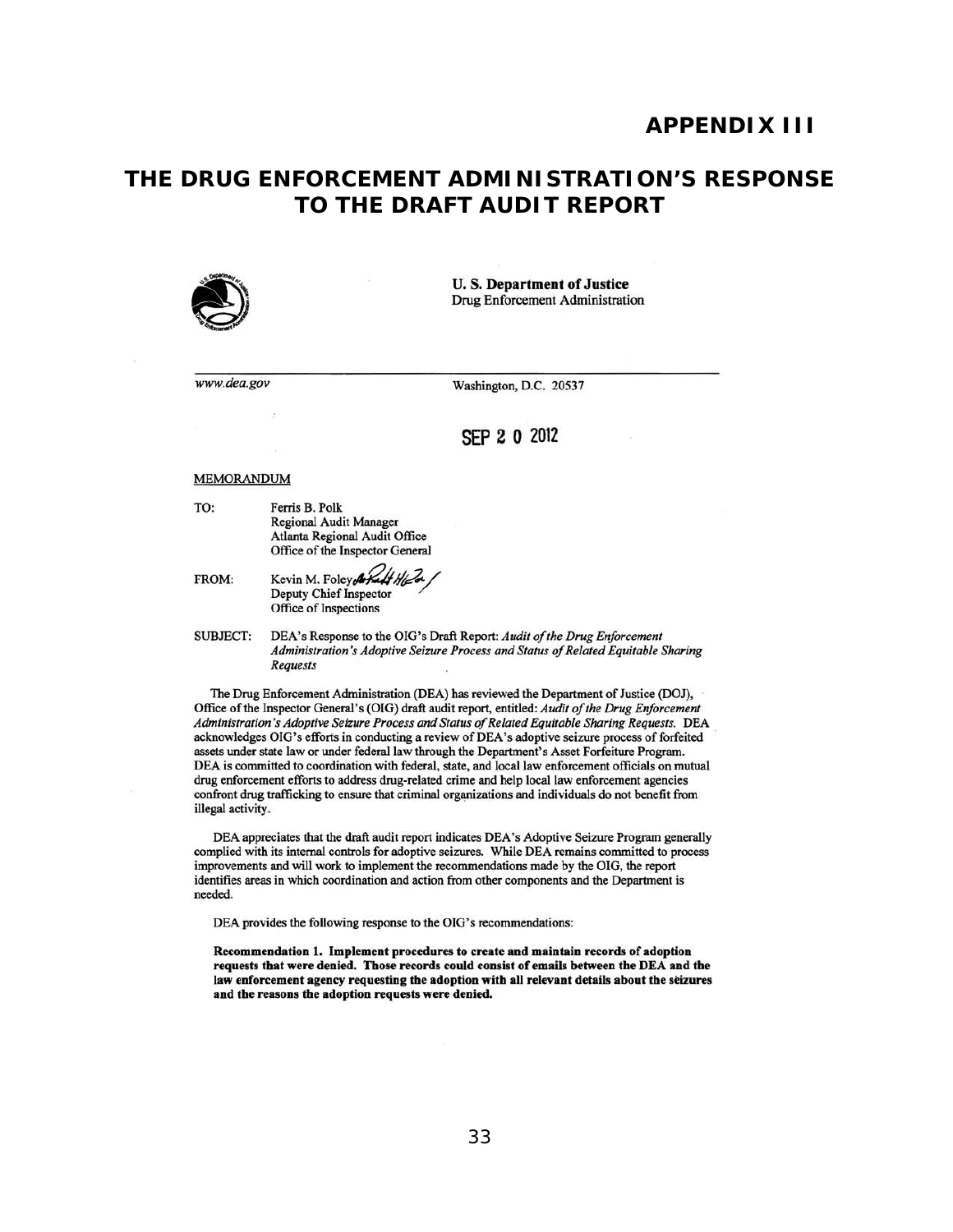#### Ferris B. Polk, Regional Audit Manager **Page 2** Page 2

DEA concurs with the recommendation. DEA will infonn all field offices to maintain records of instances in which adoptions were denied. These records will include the date of the request, the description of assets seized, and the reason for denial. DEA 's Divisional Asset Removal Group Supervisors will be responsible for maintaining and submitting reports of adoption requests that were denied quarterly to the Office of Operations Management, Asset Forfeiture Section.

Recommendation 2. Coordinate with the Criminal Division, AFMLS, to modify the Request for Adoption of State or Local Seizure form so that tbe question "Has a state or local prosecutor declined the case?" can only be answered "Yes," "No" or "Not Applicable," and add a line to capture the reason for the response.

DEA concurs with the recommendation. DEA will coordinate with AFMLS to modify their "Request For Adoption Of State And Local Seizure Fonn" requesting that their question "has a state or local prosecutor declined to proceed with forfeiture under State law?" be modified to allow a "Yes", "No" or "Not Applicable" answer with an added line to capture the reason for the response.

Recommendation 3. Coordinate with JMD's AFMS regarding the need for a system to:  $(1)$ identify equitable sharing requests pending for more than 6 months after forfeiture and disposal actions are completed, and (2) ensure tbat tbe appropriate DOJ component updates CATS as necessary for each pending request.

DEA concurs with the recommendation. DEA will coordinate with AFMS in requesting CATS system enhancements to identify equitable sharing requests pending for more than 6 months after forfeiture, and that the disposal actions are completed/updated in CATS by the DOJ component as necessary.

Documentation detailing DEA's efforts to implement each of the recommendations noted in this report will be provided to the OIG on a quarterly basis, until all corrective actions have been completed. If you have any questions regarding DEA's response to the OIG's recommendations. please contact the Audit Liaison Team at (202) 307-8200.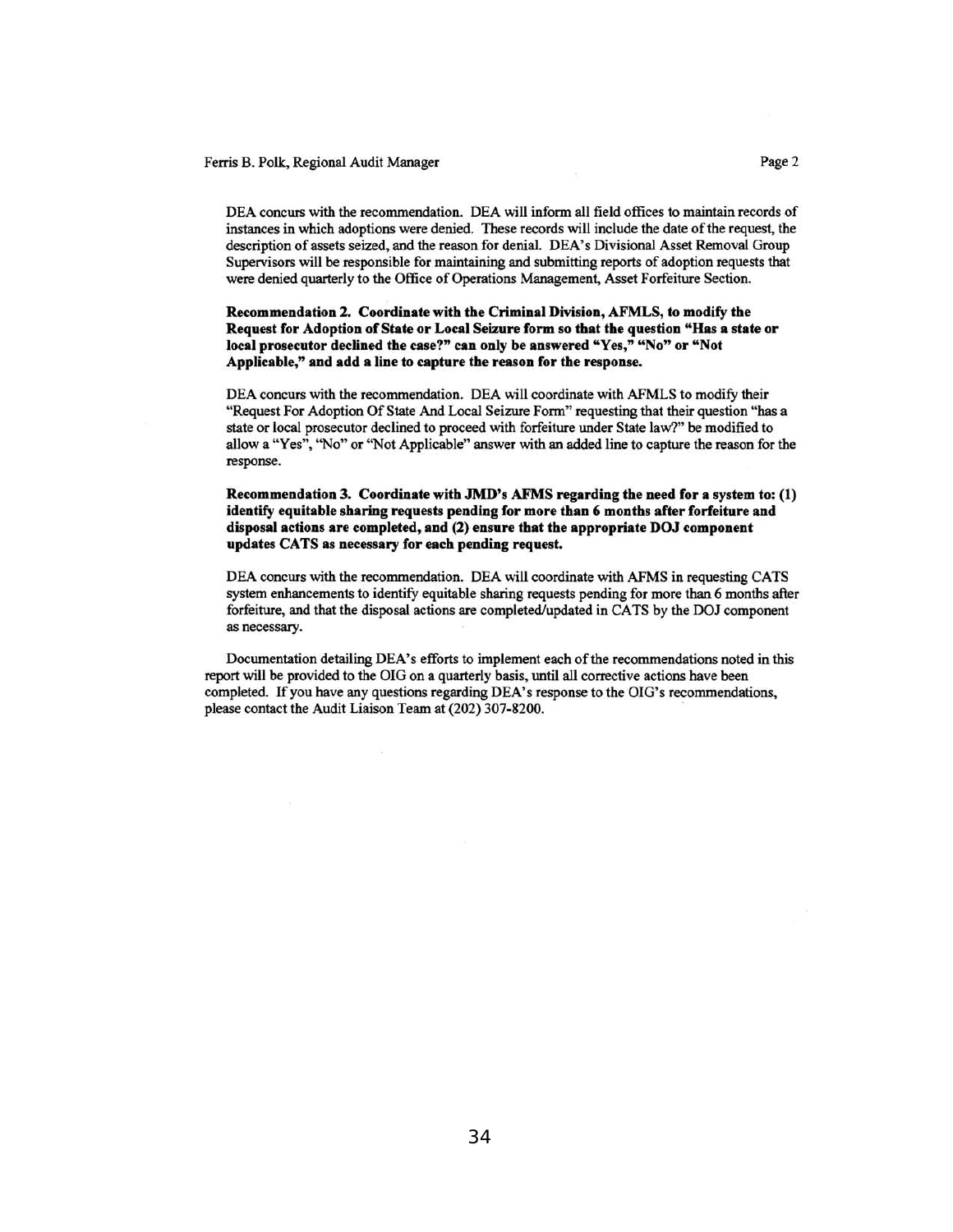### **APPENDIX IV**

### <span id="page-39-0"></span> **ANALYSIS AND SUMMARY OF ACTIONS NECESSARY TO CLOSE THE REPORT OFFICE OF THE INSPECTOR GENERAL**

<span id="page-39-2"></span><span id="page-39-1"></span> incorporated in Appendix III of this final report. The following provides the OIG analysis of the response and summary of actions necessary to close the The Office of the Inspector General provided a draft of this audit report to the Drug Enforcement Administration (DEA). The DEA response is report.

### **Recommendation Number:**

**1. Resolved.** The DEA concurred with our recommendation to implement were denied. The DEA stated in its response that it will inform all field submitting quarterly reports of adoption requests that were denied to procedures to create and maintain records of adoption requests that offices to maintain records of instances in which adoptions were denied. These records will include the date of the request, the description of assets seized, and the reason for denial. DEA's Divisional Asset Removal Group Supervisors will be responsible for maintaining and the Office of Operations Management, Asset Forfeiture Section.

This recommendation can be closed when we receive evidence that the DEA implemented procedures to create and maintain records of adoption requests that were denied.

 **2. Resolved.** The DEA concurred with our recommendation to coordinate DEA stated in its response that it will coordinate with the AFMLS to Seizure form. As noted on page 17 of this report, an AFMLS official told us that, in the view of the AFMLS, a "Not Applicable" choice should not prosecutors to ensure proper coordination. We believe that this point with the Criminal Division's Asset Forfeiture and Money Laundering Section (AFMLS) to modify the Request for Adoption of State or Local Seizure form so that the question "Has a state or local prosecutor declined the case?" can only be answered "Yes," "No" or "Not Applicable," and add a line to capture the reason for the response. The appropriately modify the Request For Adoption of State and Local be provided because communication should take place with local should be resolved through discussion between the DEA and AFMLS.